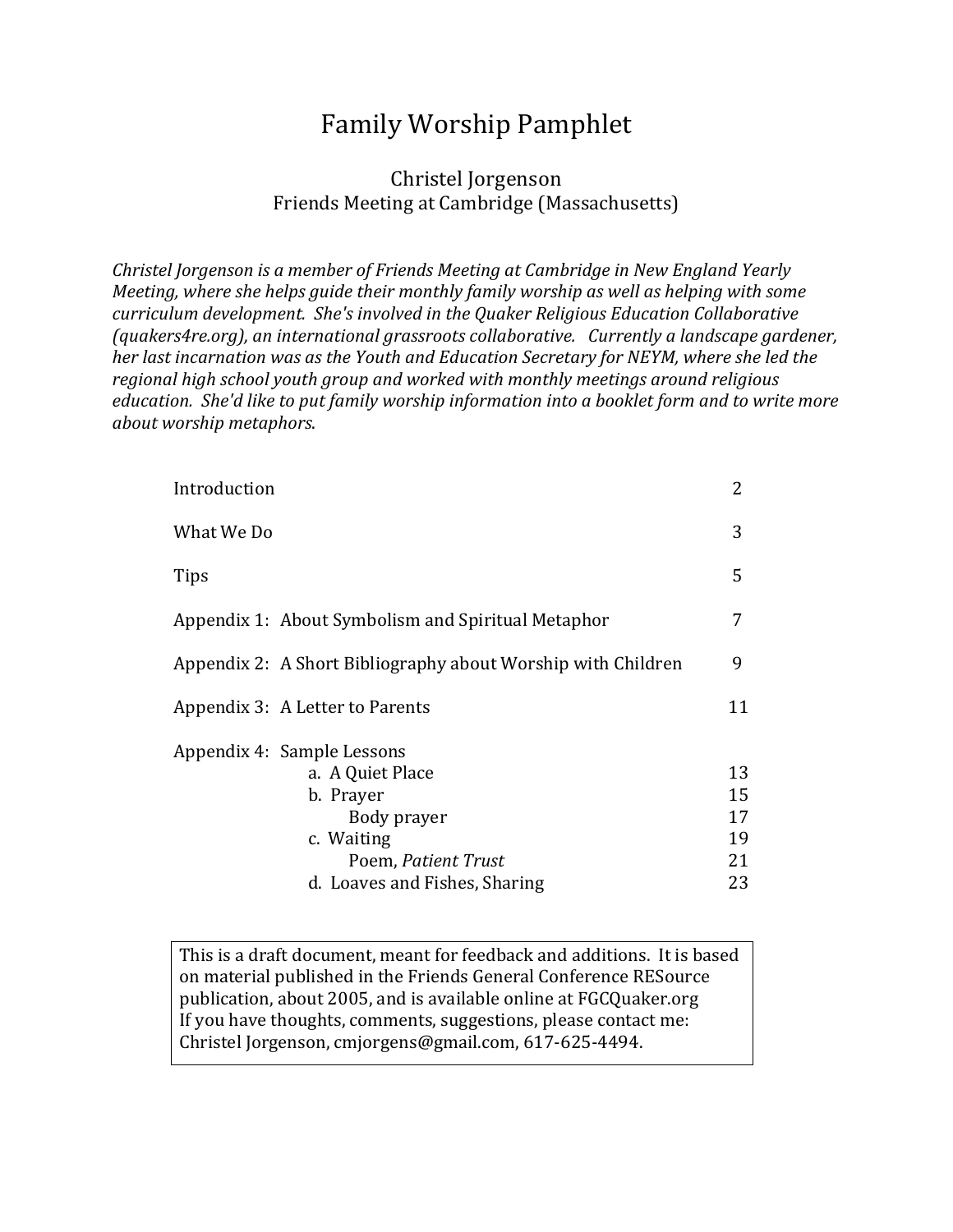# INTRODUCTION

It matters that children learn that worship is what we do as a community of *faith, that everyone is welcome, that their worship matters. When we teach children that their worship matters, we teach them that they are enough right here and right now as members of the church community. They don't need to wait until they can believe, pray or worship a certain way to be welcome* here, and I know adults who are still looking to be shown that. It matters that *children learn that they are an integral part of this church, that their prayers, their songs, and even their (badly or perfectly timed depending on who you ask) cries and whines are a joyful noise because it means they are present.* From "Dear Parents with Young Children in Church", "Iamtotallythatmom" blogspot

What a challenge our form of worship is for children! Even if you just consider the visuals  $-$ "still forms on every side" – it looks like a room full of adults either falling asleep or being punished with a "time out!" How can children be helped to feel the depth, the quickening, the opportunity to encounter God that draws us together?

I would like to share what many of us at Cambridge Friends Meeting have found helpful. For many years we've had what we call "Family Worship" the first Sunday of each month, held in the social room at the same hour as traditional unprogrammed worship in the meetinghouse. First Day School is not held that Sunday; the preschool through sixth grade children and their parents, along with any older youth or adults who wish to come, are invited. It serves as a chance for families to get acquainted, and for the rest of the meeting to have an opportunity to interact with children and families. It's also a monthly break for First Day School teachers, since Family Worship help is recruited from outside the teacher pool. 

When I volunteered to be the new coordinator of the Family Worship, I knew many teachers and parents were hungering for help in developing their children's unprogrammed worship skills. How can we help children understand our worship? Can we use a program to enhance the unprogrammed experience? I also wanted to have an active time with children, giving them a space to praise and rejoice with body and voice, to use their eagerness and sense of wonder and imagination. I had in mind the work of Jerome Berryman and Godly Play™. His premise is that young children can be immersed in the mystery of scripture in their own, concrete-thinking kind of way, using their bodies, imagination, and play to relate to God and their worshipping community. I share his sense that our Christian heritage has deep stories to tell. I wanted our children to hear them, to experience them as much as possible, in a way that invites them in. There are also children's stories that have so many levels of meaning that relate to our faith and practice. I also wanted something that adults might be able to enter experientially.

When I say these words, I wonder how close we have come to this ideal. I know that we have had moments. Does it work for everyone? Probably not. Not all parents and kids participate. But I feel that if it's done with love and care, it might be significant for many. I don't feel required to please everyone, but to be faithful as God leads.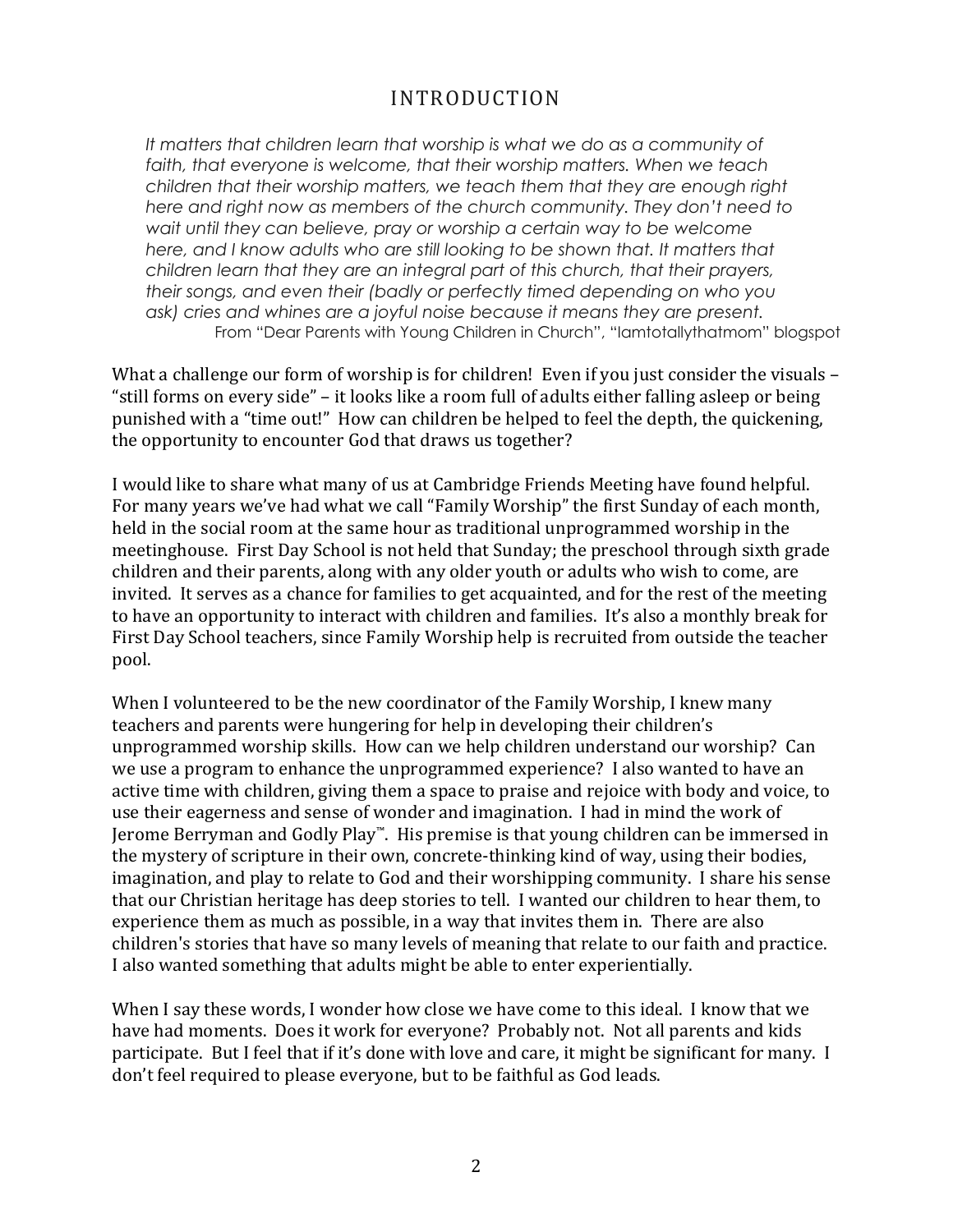## WHAT WE DO

Over time we have settled into a format that seems to work for us and our community.

We have about 70 minutes, taking the time that "big meeting" uses for worship plus the time for announcements. It often feels short because there is so much we'd like to do together. 

We provide consistency and continuity. We want to include each time: Community building that helps us know each other better. Allowing the participants to use their voices and bodies. Food for thought for both children and adults. A chance to be creative. Help in understanding what's happening or could happen during worship on the basis of silence. A time of worshipful quiet.

Our program format:

#### A. Welcome

This is very short. It may include an overview of what we're doing today and our theme.

#### B. Singing

We start with a joyful noise! For our members who miss music in Quakerism, we have a program! We repeat some songs month to month. "Praise Ye the Lord," with its up and down movements and loudness, is our classic opener. We always have some action songs plus some songs to tie in with the theme. We use a flip chart in front, which records our repertoire. We are also experimenting with an overhead projection of song lyrics and for use later in the program for illustrations if we're using a book. We try to balance simplicity (to include the youngest) and thematic message. Starting with music gives the latecomers an easy integration and also rewards the on-time folks with more fun.

#### C. Reiteration of welcome and introductions

This is a chance to hear from everyone and get a sense of the personalities in the room. Some children may choose to have their parent speak for them. We usually use "my name" and ....." that will reinforce the theme and/or community. We find that positive topics set the stage for a positive experience. "My name and my favorite thing about fall" for instance. We look for a topic that both adults and children can answer.

#### D. A story

This is where things become more variable. It might be a picture book, with either the book held up for seeing illustrations or projected overhead or enlarged to  $11x17$  at the copy center. It might be a story teller with no illustrations. It might be a flannel board. Or some 'actors' dramatizing a story. Or objects on the floor in the "Faith and Play/Godly Play" mode. It could be someone talking about their own experience. It has been someone dancing and leading others in dancing. It has been talking about drumming and leading others in drumming.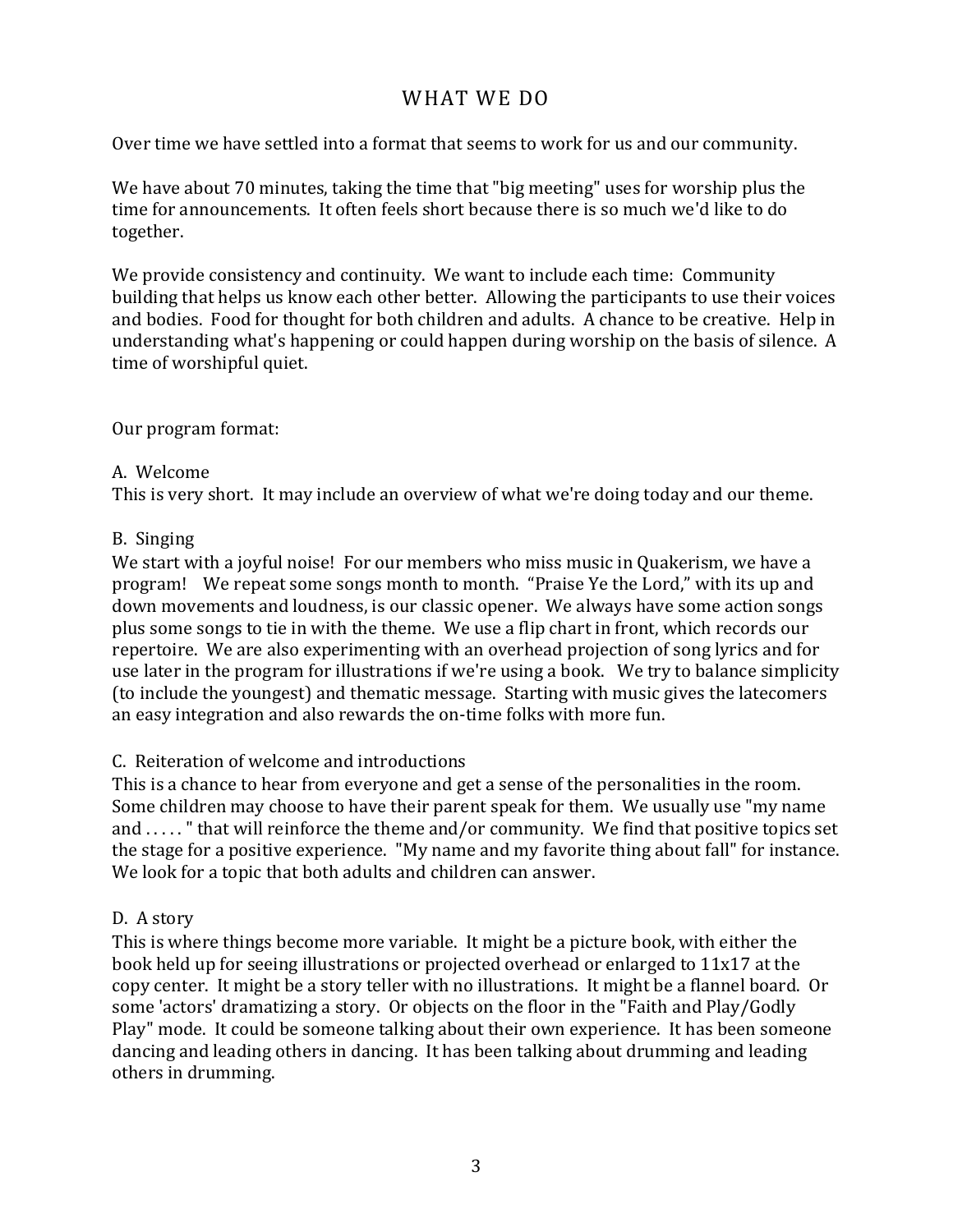#### E. Response

We invite a response to the story, first with a few open-ended questions and then usually an activity, art or craft work, or something verbal. This is often the invitation to creativity and joy. We have done many different things, depending on the book: making a terrarium from found objects outside; making a banner; making cards for absent friends; pantomimes in small groups; collages; small dioramas; decorating cookies; and on!

#### F. An introduction to open worship time

The introduction is kept short and as physical as possible. A rug to sit on in the center, a small chest where a candle is set and lit, and dimming the lights, together form the continuity of experience to create an environment that is open to the spirit and kid friendly. Something to hold in one's hand often helps a young one center, so something may be passed out as we settle. It can also be a tie to a worship metaphor (see the appendix).

#### G. Unprogrammed worship

This may be fairly brief, something between ten and twenty minutes. Sometimes there is verbal guidance. The point has not been to make the time longer (though that would/could be a worthy goal), but to develop a sense of a worshipping space that we're all in together. It's perfectly fine if the youngest end up going to the nursery when they get chatty or restless. They have had a time of community and preparation which may help them to sit longer as they get older.

#### H. Reflections from worship:

One may need only ask, "Is there anything someone would like to share from their experience?" This also can't be too extended because the children are usually ready to jump up from their places as soon as we begin shaking hands at rise of meeting.

I. Announcements and helping to put the room back in usual order.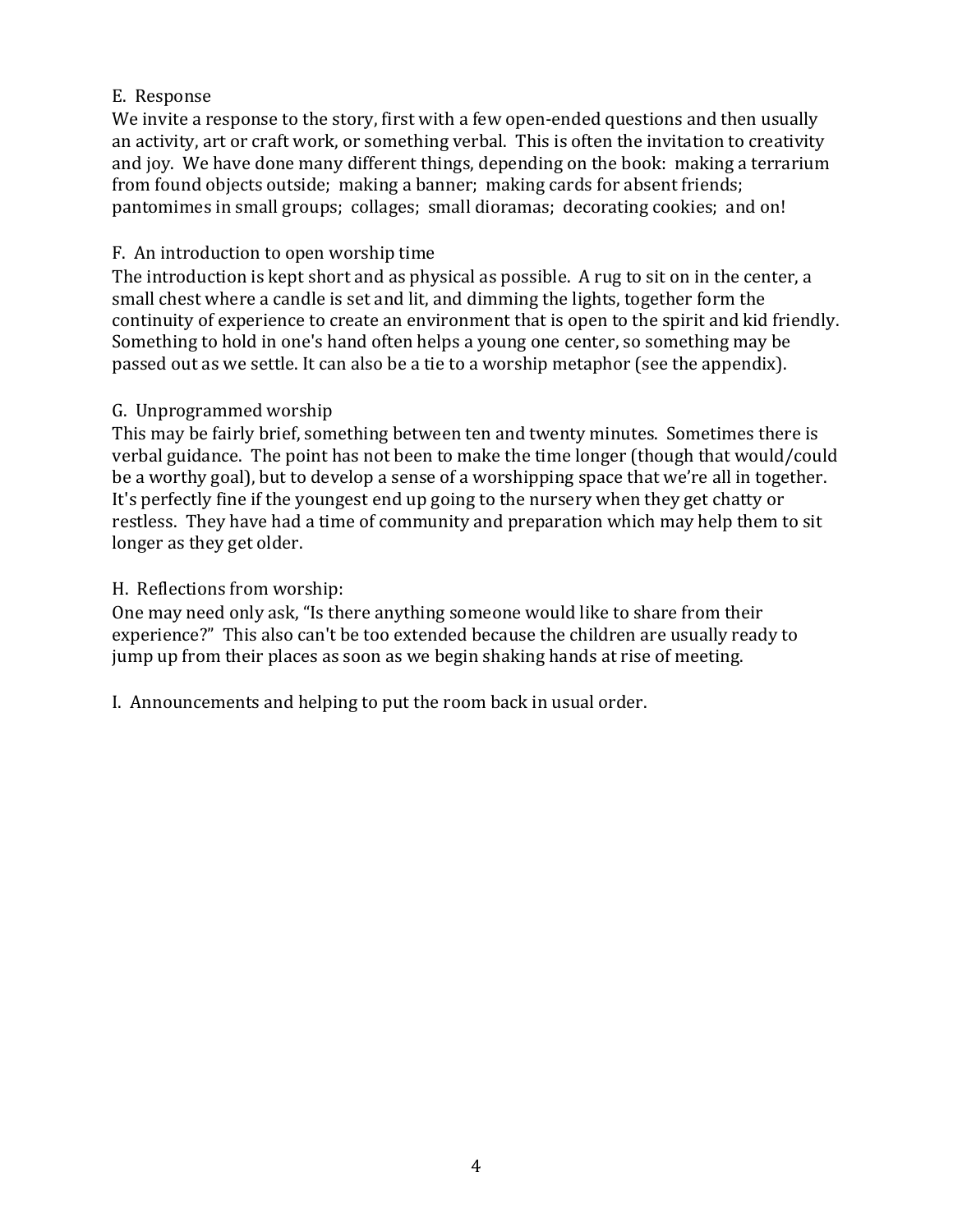1. Share information

Post the agenda and refer to it each time. Send mailers to families. This helps newcomers, creates the security of repetition for the children.

- 2. Use singing
	- a. Using song posters or overhead projection is preferable to individual song sheets or books because we're all looking up at the same thing, thus the song leader gets our eyes.
	- b. Repeat songs and use some action songs. These facilitate learning and understanding, especially for the youngest ones.
	- c. Think about the process of singing  $-$  self-expression within a structure, unity, harmony, emotional connection, relationship to theme. Allow the music to help you; the mood of a song can help with the transition to the next portion of the program.
	- d. Don't be afraid to clap or cheer (often a spontaneous response to a rousing song). The enthusiasm up front is usually infectious.
- 3. Create a physical environment that makes quiet worship time special
	- a. Allow kids to sit on the floor. Remember that on chairs they usually can't reach the floor with their feet and so are "ungrounded." This is where children play. Consider the earth as a reliable foundation, a place to make a connection. Make the floor space special with a rug and/or pillows and pads.
	- b. Give the children a worship posture to facilitate centering down. We explain to the children, "if you sit on the floor, it's with your bottom on the floor, legs crossed, not touching anyone unless you're with your parent." This choice gives freedom while serving to remind the children that this is not ordinary time or space. One of our hopes is that the children will develop an appreciation of how discipline can be helpful in arriving at a spiritual goal.
	- c. Light a candle the light of Christ, the light of God, inside and outside us. You can close your eyes and it's still there. It moves but it stays in the same place. It is a lively visual focus.
	- d. Dim the lights in the room. This creates intimacy and cuts down on outside stimulation and distractions. It also gives a visual clue to slow down and be contemplative, and can be an invitation to try to see with "different eyes."
- 4. Welcome the arts, invite responding without words Use pictures and symbols. Consider self-expression as part of the holy. Offering options increases the sense of freedom. Think about appealing to all the senses and what different forms response to a story can take.
- 5. Have no one segment longer than 15 minutes and provide stretch breaks Respect attention spans and remember that young bodies need to move.
- 6. Invite adults who are not parents to be present Children are usually expected to adjust to adult environments, but in family worship the adults are given opportunities to make any necessary adjustments. Entering into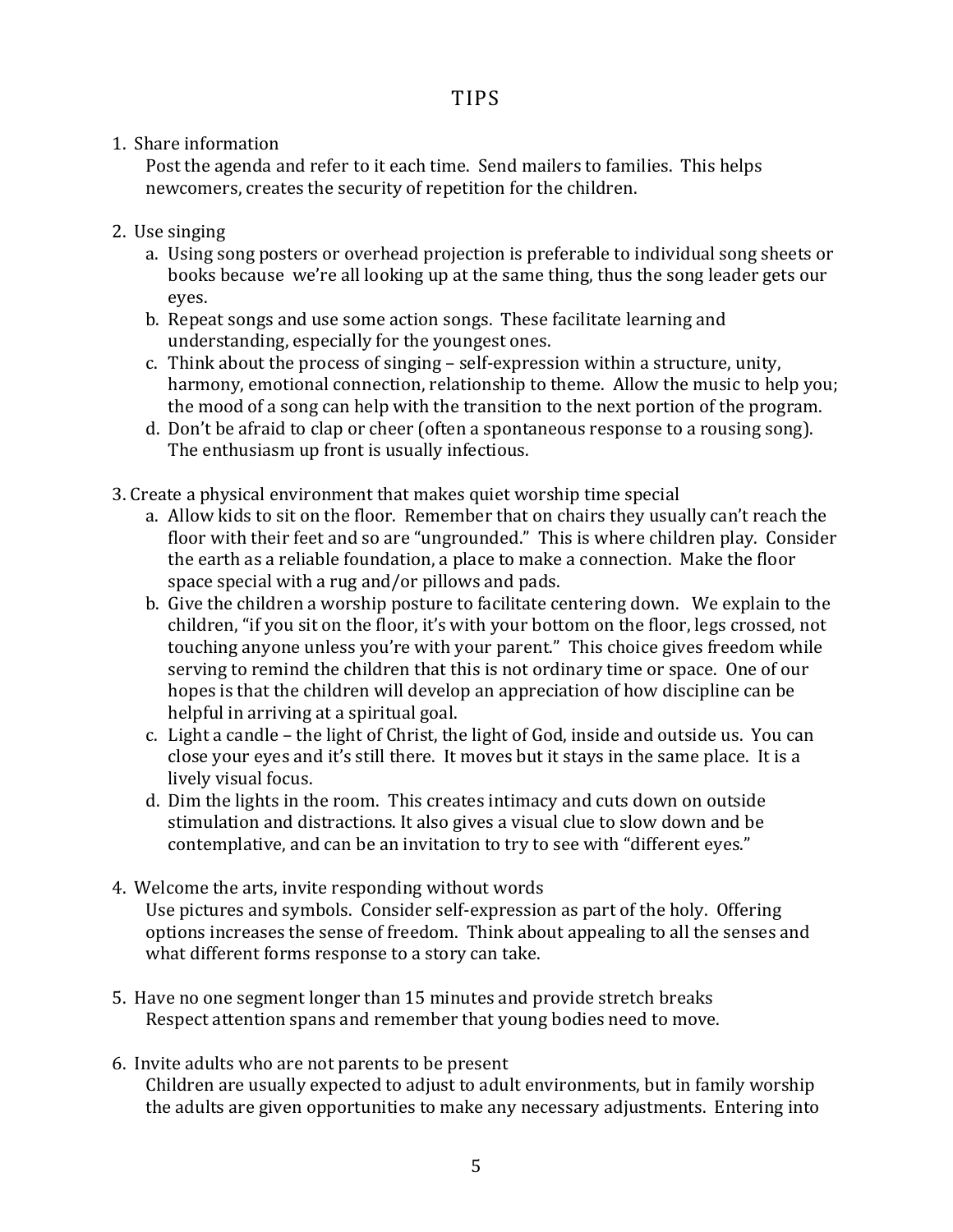one another's environments is a sign of love and caring. Can we be open to it, even if it means compromising the "purity" of one's worship time?

7. Prepare as thoroughly as possible

I recommend working out a detailed outline. Practice saying everything. Check times for each activity to see how it all fits in the allotted time. Share the outline with your team. 

8. Strive to develop a team

Have a few as the core group, some just for a particular task. Be on the lookout for people to join the planning team or offer some skill or craft, happily if it represents different ages and gender presenting. Find ways to let kids volunteer. Be somewhat realistic about what people can take on. I have always felt it ideal to have some "regulars" greet people at the door, but parents with children often don't arrive 'til the last minute or later. A family might be coached to be the planning and presenting team for one session.

- 9. Don't expect consistent success, either from your ideas or from the response. Kids' responsiveness varies. Sometimes they're cooperative and fully engaged, and some days they're "off" and nothing seems to work. Children tend to be more expressive of their inward state than adults. This comes with the territory. Don't let one negative experience with a child give you anxiety. Work on relationships, finding things to praise, looking for the kinds of activities that children will most enjoy. Think about ways that the more active children might work off a little energy before entering the room or maybe let an antsy child pace around in the back of the room. If a child doesn't seem engaged, try to explore why with the child and/or parent.
- 10. Work the program

Expect a shakedown cruise. People will be anxious at first (including you, the facilitator) and that can make people cross or confrontational. Don't take it personally. Try to ask for feedback and use it for future planning, with a healthy dose of evaluation on your part for whether it improves the experience. It may also just not be a format that works for particular children and adults. Hopefully your meeting can offer something for them, too.

11. Get input, especially from parents

How was this experience for them? How was it for their child? What kinds of activities does their child enjoy the most? Let parents know how they can develop more worship skills at home.

#### 12. Get help

Go to ministry and counsel (or similar committee) to report and ask for advice. Make sure there's prayer support from them, both in meetings and from committee representatives in worship with you. Personally ask good pray-ers that you know to come to worship. And, of course, pray yourself! Divine guidance is essential. I believe there is a Shepherd who desires to work in our midst, Love that wishes to be expressed in our community, if we can be sensitive to the leadings.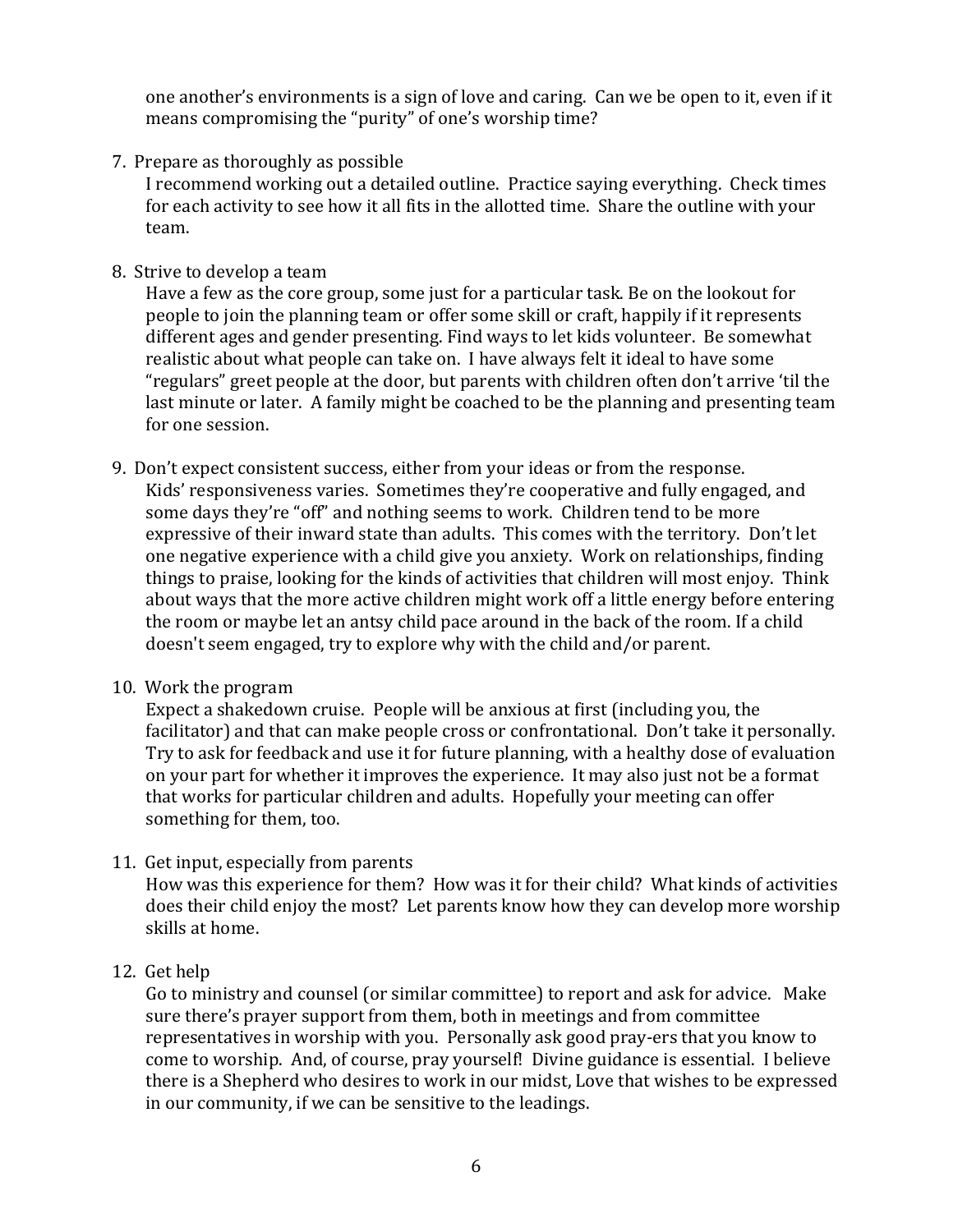#### **About Symbolism and Spiritual Metaphor**

In helping children to understand worship, I have looked for physical metaphors. I realize that that is dangerous territory for a Quaker, since we have long appreciated George Fox's admonitions to avoid empty symbolism. Our meetinghouses are, generally speaking, devoid of traditional church symbols. Yet we also try to make our physical surroundings consistent with our principles, which will be symbolic on some level. Our lack of a steeple or of stained glass windows or of altars and the prevailing simplicity of form speak to what we believe. Yet there is also symbolism to be overcome, especially for a child: how can we overcome the "sleeping" or "time out" connotations of sitting in silence? How can we exemplify what is going on inside?

At family worship we use:

- a rug for a special place, connection to the earth
- a candle for light, inner light, God's presence with us
- dimming lights for the need to shut out outside distractions, to see with different eyes

At times, we have also used:

- a multicolor, shiny ribbon or yarn to "wrap twice around your hand and pass it on", which connected us all, like the spirit of God in worship
- a tree with our personalized bird cutouts hanging on it, like us, separate and unique, but all supported and sustained by the Spirit, one family
- a finger labyrinth, to find the way to the center
- image of God collages made by each person, showing how God may appear in a different form to different people
- an object from nature, gathered on a group walk, that connects us to the web of life
- a seed, chosen from a variety of seeds and seed pods, to hold in worship to remember the seed of God in each of us
- a shaken jar with glitter or silt, which becomes clearer, as we do, as it sits\*
- a 'singing bowl' that continues vibrating and 'singing' long after it has been rung (and which will not ring if it is filled up with rocks or sand)
- a clear glass bowl, the 'container' of worship, God's presence, that holds us with whatever we bring to worship\*\*

I find the ribbon/yarn passing to be powerful. The corporate sense of worship is a mystical reality that can be elusive. We don't come together just to hear messages or to sit in silence; we hunger for the sense of the sacred space and connection that is made by our presence together listening for God's voice. When the kids come into worship for just fifteen minutes (as ours do), they may miss this sense of mysterious communion.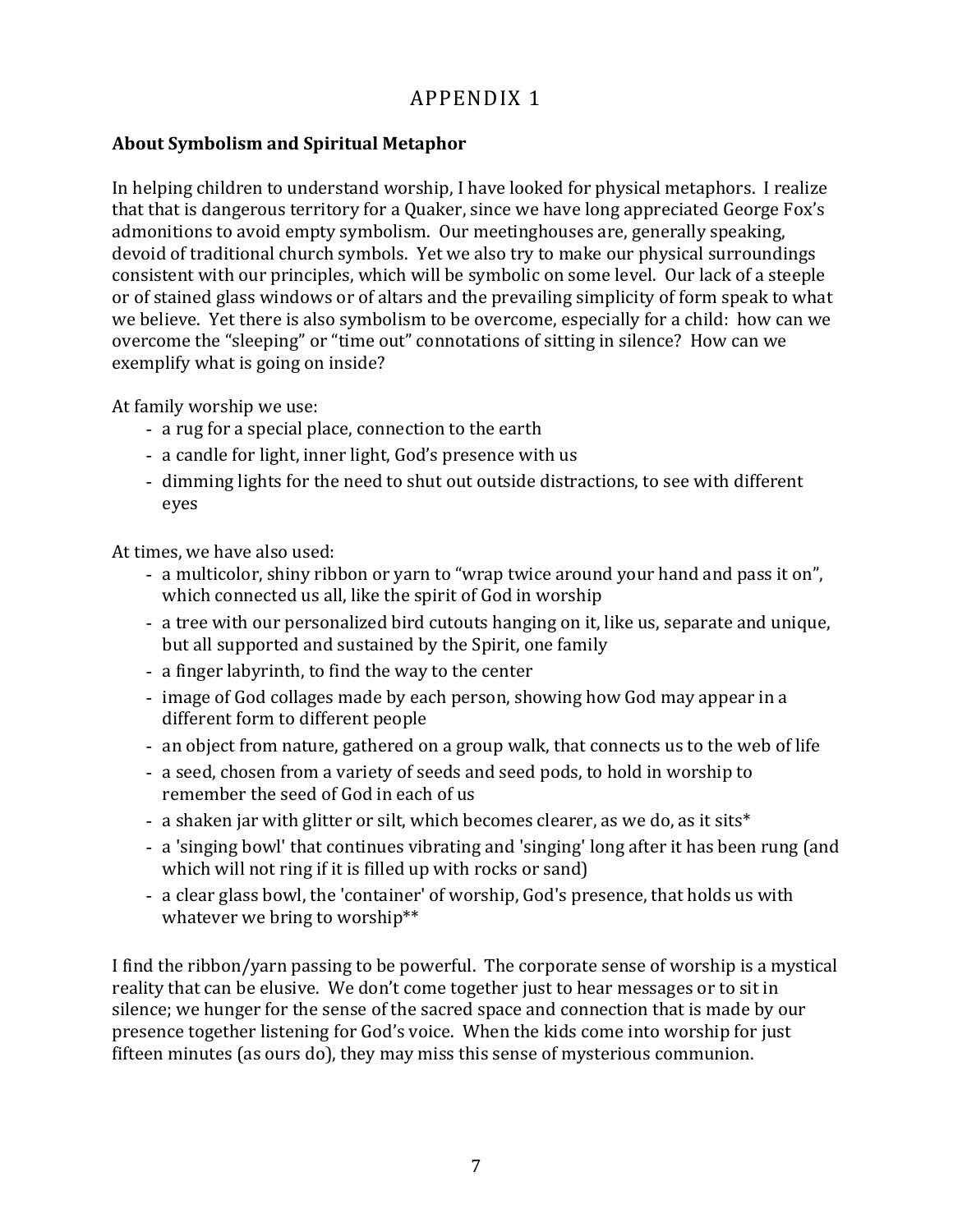The first time I tried passing the ribbon, I knew it was a gamble: what if the kids used the ribbon to tie each other up? But we'd established some expectations, and everyone responded. As soon as the ball of ribbon started with the first child in the center, a deep hush fell as each one waited for the ribbon to come to them. Isn't that like our expectant waiting? There were messages out of the silence that day that were moving and a tender feeling of sharing among us. We held the ribbon during worship and then at the rise, we cut the ribbon between us so each person had a piece to take home.

\* page 55, "Opening Doors to Quaker Worship", Friends General Conference, 1994

\*\* Description by Melinda Wenner-Bradley on the QREC website: http://quakers4re.org/find-resources/being-present-worship-bowllesson?return\_path=/find-resources%3Fkeys%3Dworship%7C~%7Cpage%3D3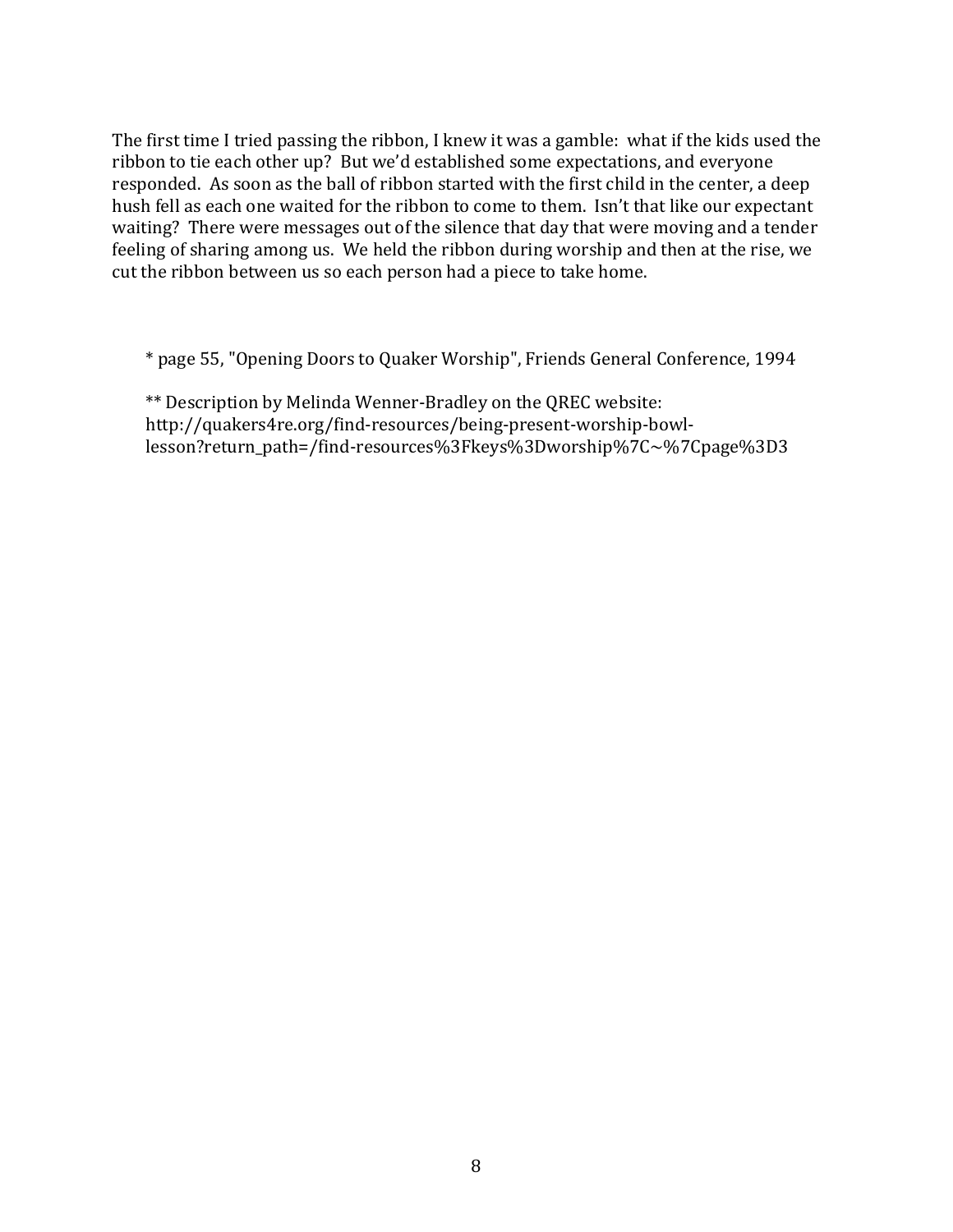### **A Short Bibliography About Worship With Children**

*Sparkling Still; A Quaker Curriculum for First Day School or Home Use for Children Ages 3-8,* by the Sparkling Still Working Group of Friends General Conference. Available at FGC Quakerbooks.

Really useful in format and resource/book lists, a very good place to start for curriculum and also adaptable for family worship format.

*Opening Doors to Quaker Worship* by the FGC Religious Education Committee, 1994 Might be available on Amazon.com, (not available at the FGC Quakerbooks) Both thoughts about and structure for teaching about Quaker worship - check to see if it's lurking in your meeting library.

*Puddles of Knowing; Engaging Children in Our Prayer Heritage,* by Marlene Halpern, 1984 might be available used.

A nun tells the story of her prayer room in a Catholic school. Eloquent and inspiring. Example: Children respond to slides of Marc Chagall's paintings.

*Gently Lead; How to Teach Your Children about God While Finding out for Yourself, by Polly* Berrien Berends, 1991 - available used.

Polly is the author of the classic *Whole Child, Whole Parent.* In this book, she anecdotally tells her story of the ways one teaches as a parent. Don't miss her explanation of the creative process being like a radio  $-$  it's a great worship metaphor, too.

*Four Doors to Meeting for Worship*, by William Taber, Pendle Hill Pamphlet 306, 1992 – from FGC Quakerbooks.

The closer we adults come to understanding worship, the better we may be able to make worship accessible to others - including children. This gives you much food for thought.

*Peaceful Piggy Meditation* by Kerry Lee Maclean, 2006.

Ideas work well with preschool to early elementary; helps you find effective ways to explain how to sit, how to clear the mind.

*Young Children and Worship*, by Sonja M. Stewart and Jerome W. Berryman, 1990 This gives the principles and framework that Stewart and Berryman use in Godly Play, which could be a springboard for thinking about entering biblical mystery with children.

Online resources

Quakerspeak Videos: 

How do Quakers Support Children's Spirituality? http://quakerspeak.com/how-to-do-quakers-support-childrens-spirituality/

Various exercises and resources:

Quaker Religious Education Collaborative website: quakers4re.org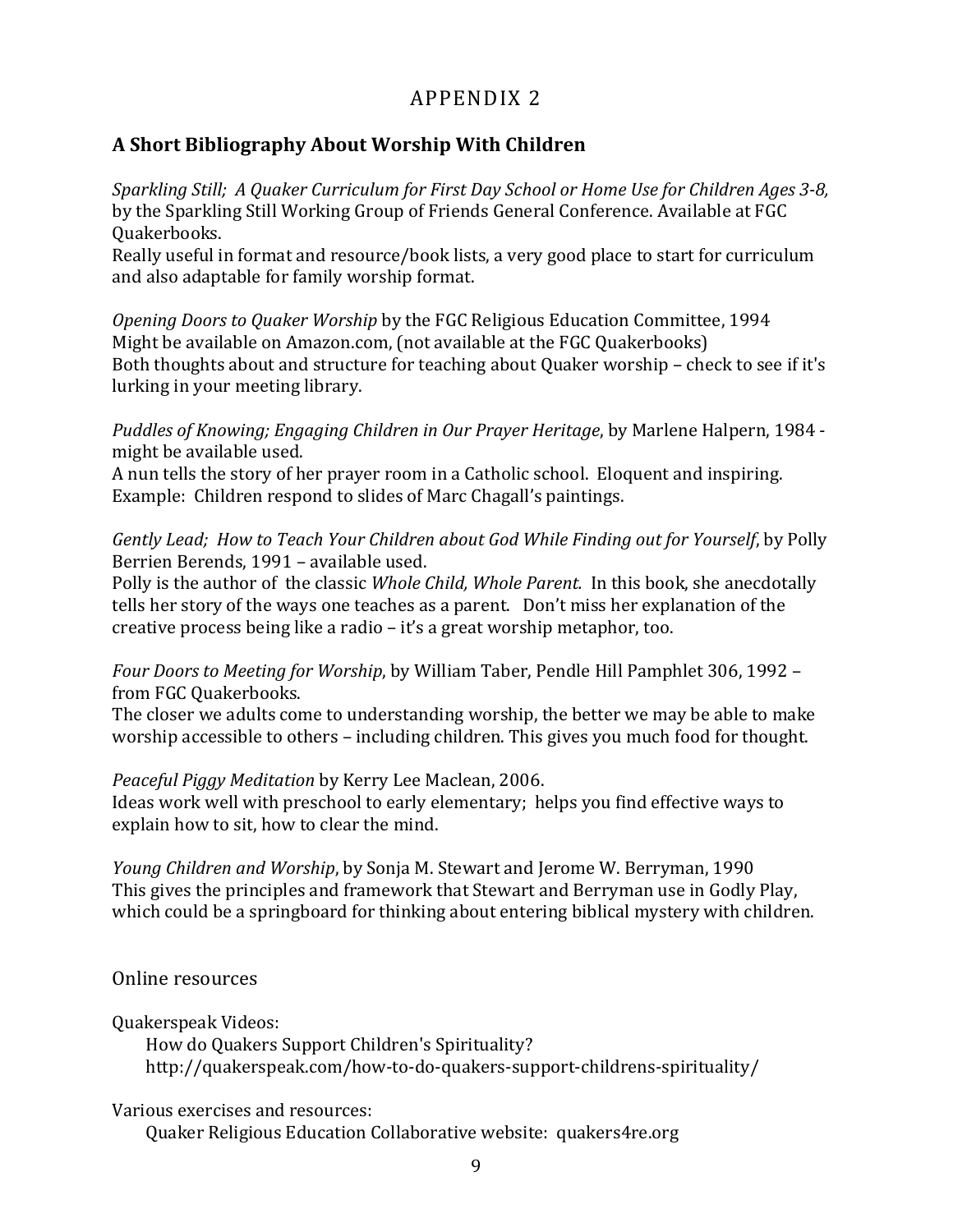Meeting for worship in the classroom:

https://www.fgcquaker.org/resources/meeting-worship-classroom

Family meeting article:

https://www.fgcquaker.org/sites/default/files/attachments/Family%20Meeting%20f or%20Worship%20in%20the%20Monthly%20Meeting.pdf

Spiritual Deepening:

https://www.fgcquaker.org/beloved-community/living-belovedcommunity/facilitators

Consider getting trained to use Godly Play<sup>™</sup> and/or Faith and Play© curriculums. The pedagogical principles can carry over into a family worship format, as can some of the stories. [We used "The Ten Best Ways to Live" (about the ten commandments) to make a lovely interactive family worship: we each put our 11th commandment on a construction paper ring that we joined together and displayed after worship.]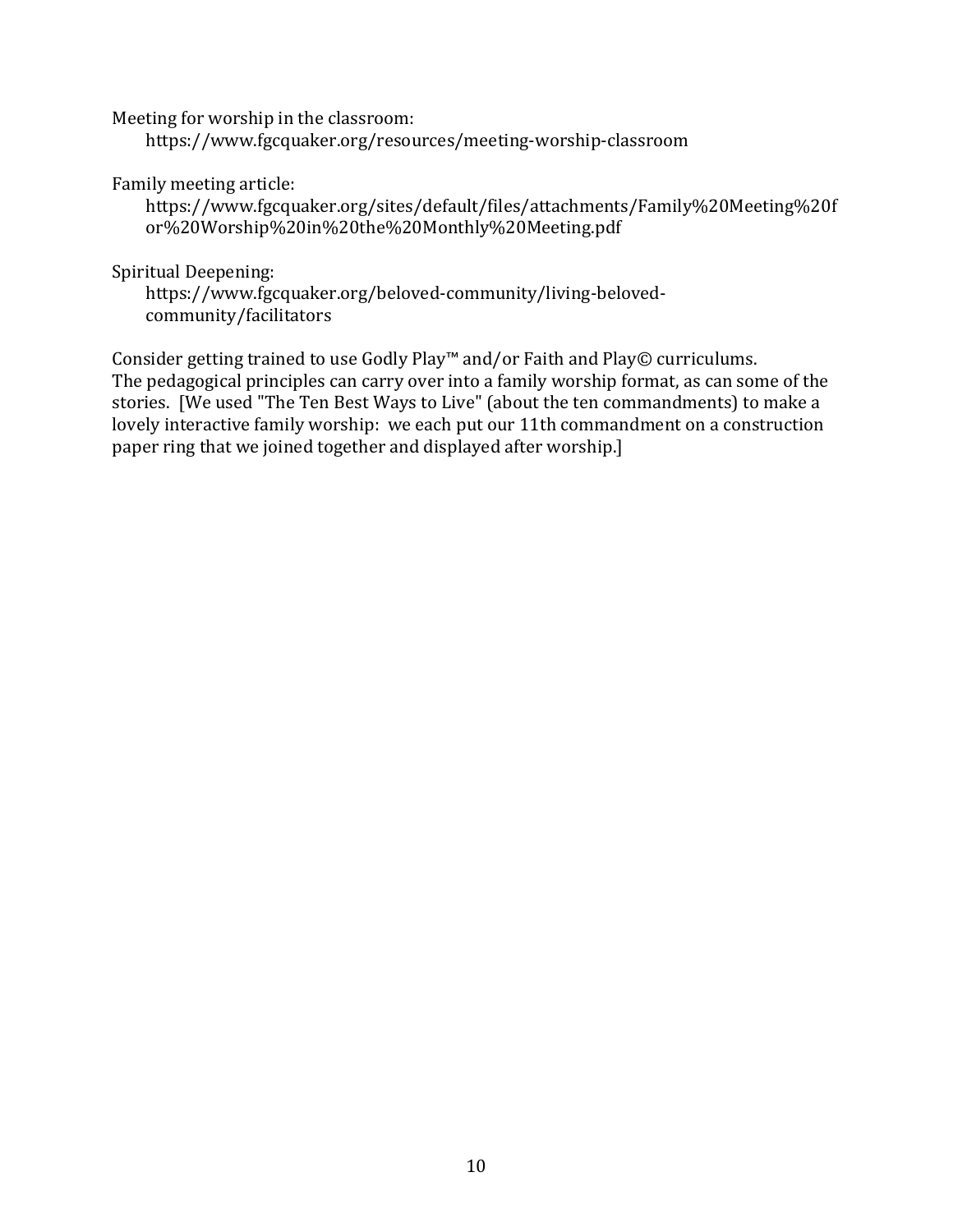### **Letter to Parents**

*A* message about Family Meeting for Worship at *on the first Sunday of the mont*h

Learning how to enter worship can be challenging for children. They experience so much through play and movement, that sitting still can seem antithetical to their spirit.

Nevertheless, with our over-stimulated and distracting culture, it seems more and more important that children be able to find their center and their connection with God's spirit in stillness. 

Spend some quiet time together at home.

- Take time for some silence in giving thanks before meals.
- Linger for a quiet snuggle after a book is read.
- Reflect with your child about the day that has passed, listening to your hearts. What were the good things, the enjoyments, the satisfactions? What were the hard things, the times of hurt or confusion? Listen together then for a God response.
- When there is a problem or a disagreement, stop for a moment to breathe and pray and let your child know what you're doing.
- When observing the natural world, taking time to stop and listen quietly can lead to new discoveries and can help children appreciate the value and joy of listening.
- Ask your child to join you in a few minutes of a yoga and meditation routine: Stretch. Sit down in a cross-legged posture with hands in the lap. Close eyes. Feel breath going in and out of one's center. (A meditation bell is a wonderful addition.)

#### Think together with your child about how they can be alert to the Spirit when they are in worship.

- *What happens when your eyes are open? Have you ever tried to understand what is happening inside the other people at meeting? Have you ever blessed people as they come in the door?*
- *What happens when your eyes are closed? Is there a "stream" of thought going through your mind?* Can you think about beautiful things? I wonder if there are any problems you *might ask God to help you with. I wonder if there things you are thankful for.*
- *If* you had something in your hands (bees wax, play dough, origami paper, a small cloth *object*), could holding it help you to go inside? I wonder if God might guide your hands.

[Though reading is quiet, it is not an activity that provides an opening to the community sense of Spirit. Some people read to prepare and quiet the mind, but reading during worship itself draws the mind out of the corporate worship experience. It is an escape.]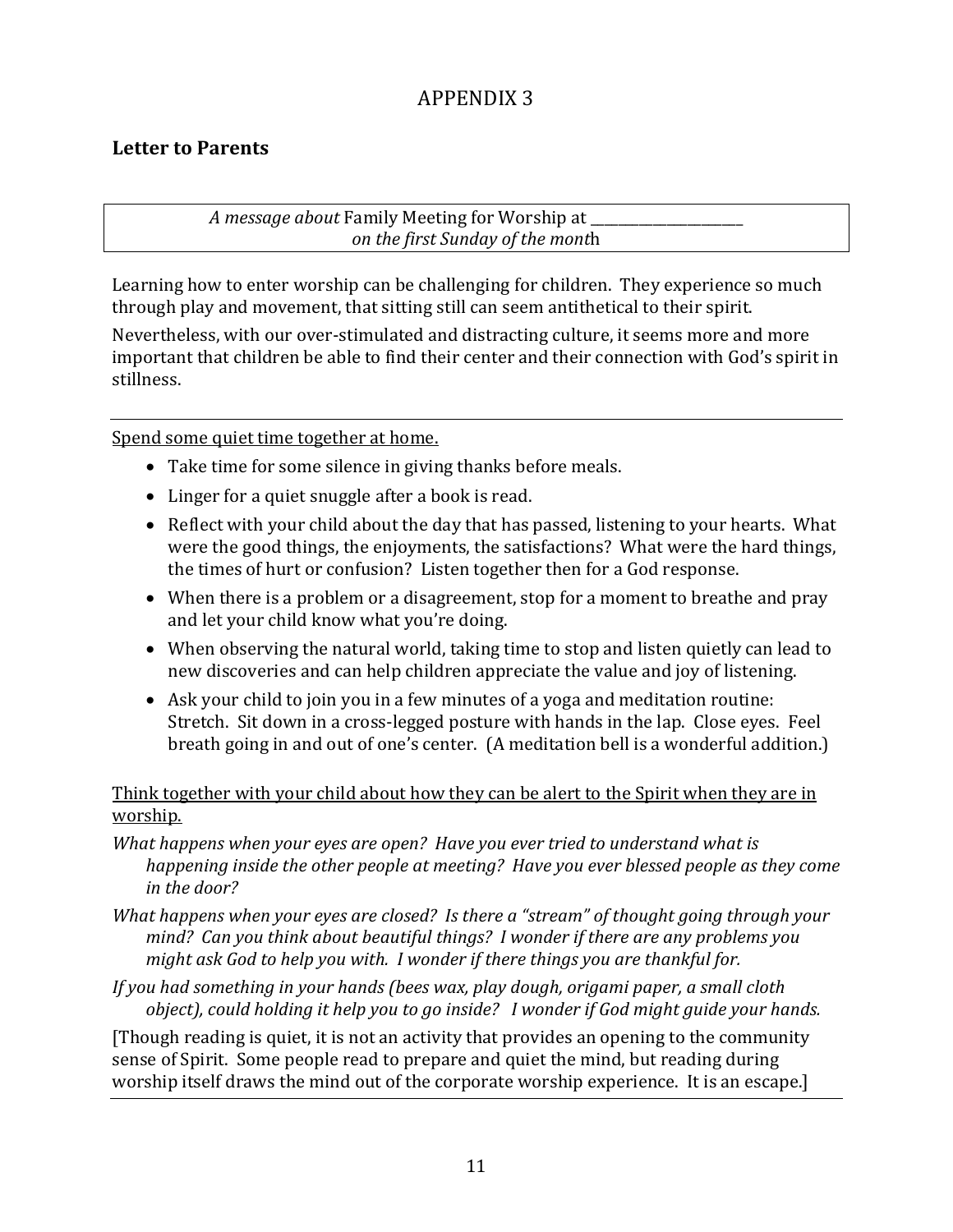At family worship, we have both program and time for open worship. Singing, story, sharing reflections, laughing, moving, learning, serving one another  $\dots$  all part of our time together, a celebration of the community which worships together. It is also a time of learning about unprogrammed worship, trying different ways to help all of us, but especially our children, understand more about the inward process of quieting and listening to God. Some of these ways you may have tried at home, others may be new. We hope you and your child will come in a spirit of openness to experimenting and discovery.

As in the "big meeting", we rely upon one another – bringing our inner lights together in one place is like gathering candles to make more illumination. Our full presence is a real gift we give each other. The discipline of worship is meant to bring us collectively into the Presence. In practical terms, when children are mingled on the floor or playing with toys, they have a hard time avoiding distracting each other. Sitting in a self-contained position, conscious breathing, and parental presence can help. (Toddlers are an age when parents respond to whether they can stay in the circle or need to move outside of the space.)

You and your children are precious to the Meeting community. Come and share this experience. 

Any comments about your family's experience or questions or ideas for themes would be gratefully accepted. 

[Here's where you'd insert contact information]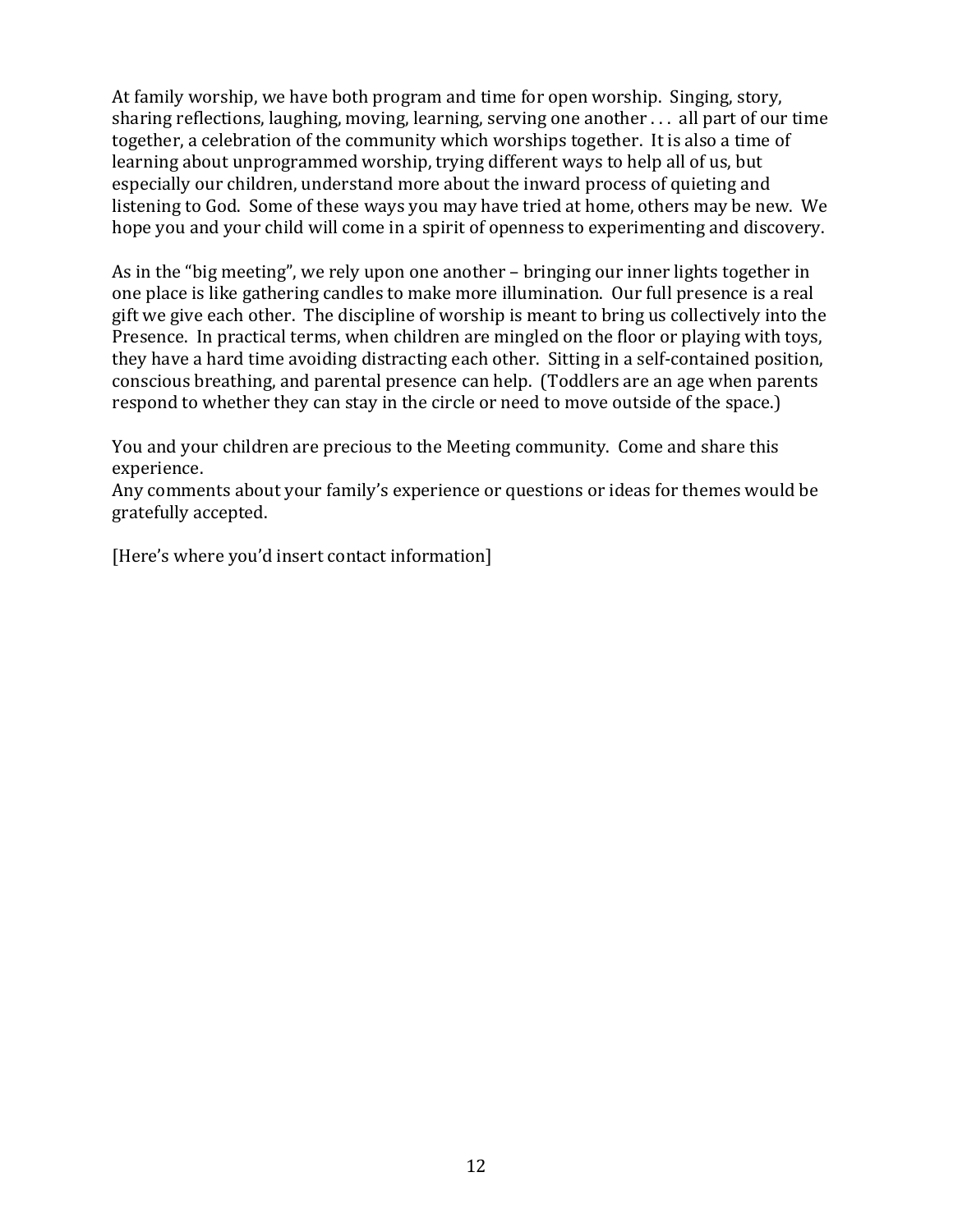# **Sample Lesson A - Family Meeting, A Quiet Place (by Douglas Wood?)**

| Who     | When  | What                                                                                                                         |
|---------|-------|------------------------------------------------------------------------------------------------------------------------------|
|         |       |                                                                                                                              |
| Leader  | 10:30 | Welcome! Nametags.                                                                                                           |
|         |       | Thanks for coming, glad you're here. Anyone new?                                                                             |
|         |       | Today we're going to hear the book A Quiet Place and then do some                                                            |
|         |       | imagining about quiet places of our own.  D is going to lead singing.                                                        |
| Song    | 10:35 | Singing: Love love love love (or Tis a Gift to Be Simple?)                                                                   |
| Leader  |       | Peace is Flowing Like a River                                                                                                |
|         |       | Teach Me to Stop and Listen                                                                                                  |
| Leader  | 10:45 | Thank you! Welcome again.                                                                                                    |
|         |       | Shall we go around with names? Is there anyone new? My name and                                                              |
|         |       | one quiet place I know.                                                                                                      |
| Story   | 10:49 | Now story time: Anyone who wants to can come down to sit in front.                                                           |
| Reader  |       | We have a great story to share today.                                                                                        |
|         |       | Can someone help me by holding the book so everyone can see and                                                              |
|         |       | turning the pages?                                                                                                           |
|         |       | Read "A Quiet Place" (6 min)                                                                                                 |
| Leader  | 10:55 | What kind of place would be a favorite quiet place for you?                                                                  |
|         |       | (share from group)                                                                                                           |
| Leader  | 11:05 | We're going to do a making project today, either a drawing or a little                                                       |
|         |       | model.                                                                                                                       |
|         |       | We hope that everyone, kids and adults, will think about what kinds of                                                       |
|         |       | things and places help them when they want a quiet place. These can                                                          |
|         |       | be places in our imagination, they don't have to be real places where                                                        |
|         |       | we've been.                                                                                                                  |
|         |       | H, can you explain what we have to work with and what the options                                                            |
|         |       | are?                                                                                                                         |
| Project | 11:07 | H explains table and material layout, including what you do when                                                             |
| Leader  |       | you're done with your project.                                                                                               |
| All     | 11:10 | Project time, including admiration                                                                                           |
| All/    | 11:25 | Now we are going to settle in for some silent worship together. You                                                          |
| Leader  |       | may hold your box or drawing if you wish. I wonder if it's possible to                                                       |
|         |       | hold that space inside?                                                                                                      |
|         |       | I wanted you to know that finding a quiet place is a very, very old                                                          |
|         |       | tradition. The Bible tells us that Jesus would sometimes go to a quiet                                                       |
|         |       | place, especially before and after some really important event, or if                                                        |
|         |       | he's been around lots of people. Sometimes he went into the desert.                                                          |
|         |       |                                                                                                                              |
|         |       | Sometimes he got in a boat and went out on the water.<br>In a way, that's what we do in worship. We're in our separate boats |
|         |       |                                                                                                                              |
|         |       | but we're all in the same water that holds us up. Being quiet helps us                                                       |
|         |       | to connect with God, helps us to notice what's going on inside.                                                              |
|         |       | Get comfortable, but not touching anyone else unless it's a parent.                                                          |
|         |       | If you're on the floor, you may sit cross-legged with your back                                                              |
|         |       | straight. There are traditions that say that a straight back helps                                                           |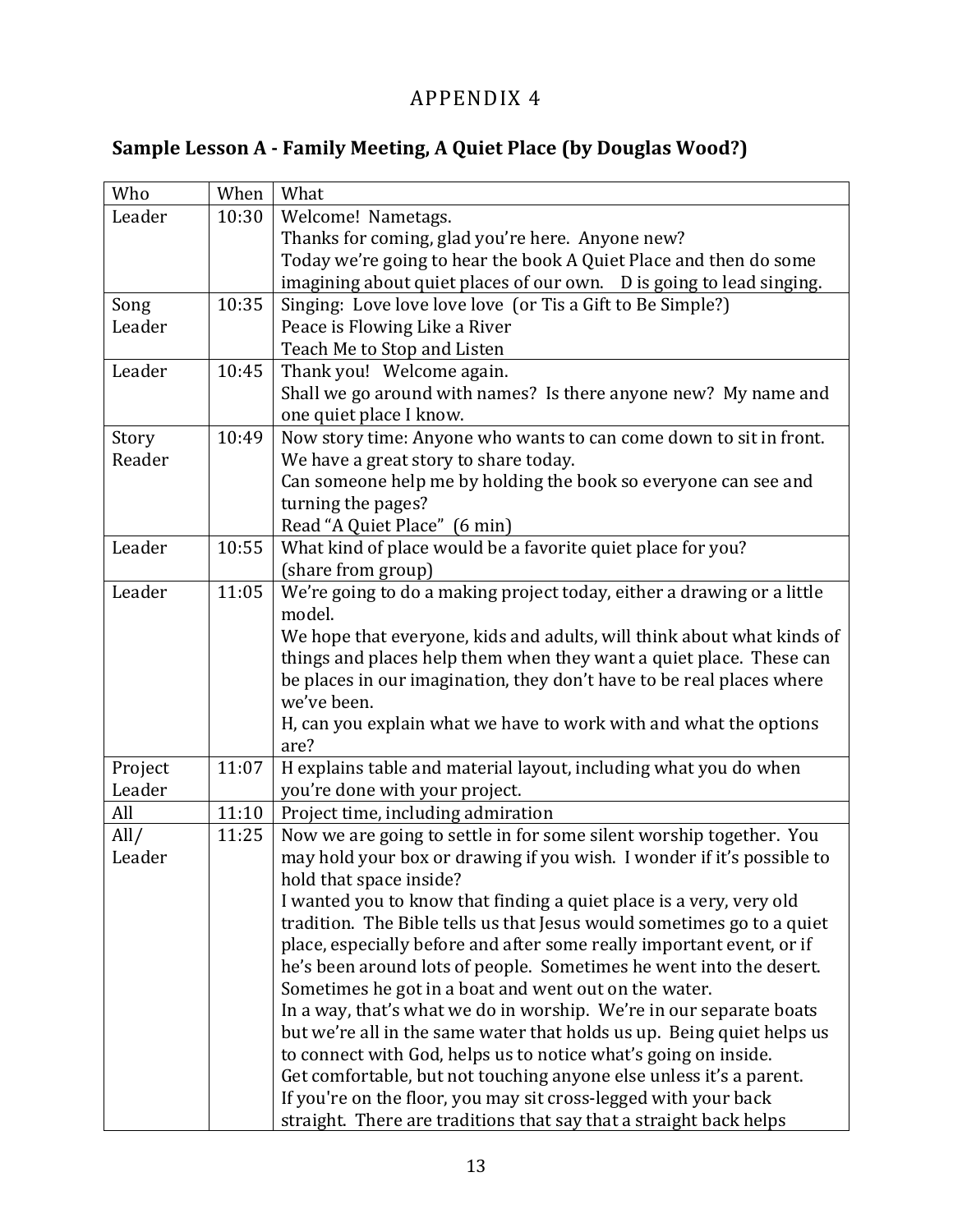|  | spiritual energy to flow.<br>Breathe slowly, slow down.<br>Close your eyes if you want. What quiet place are you going to?<br>Silent Worship |
|--|----------------------------------------------------------------------------------------------------------------------------------------------|
|  | 11:35   Breaking meeting: Anyone have something to share about today?<br>Announcements                                                       |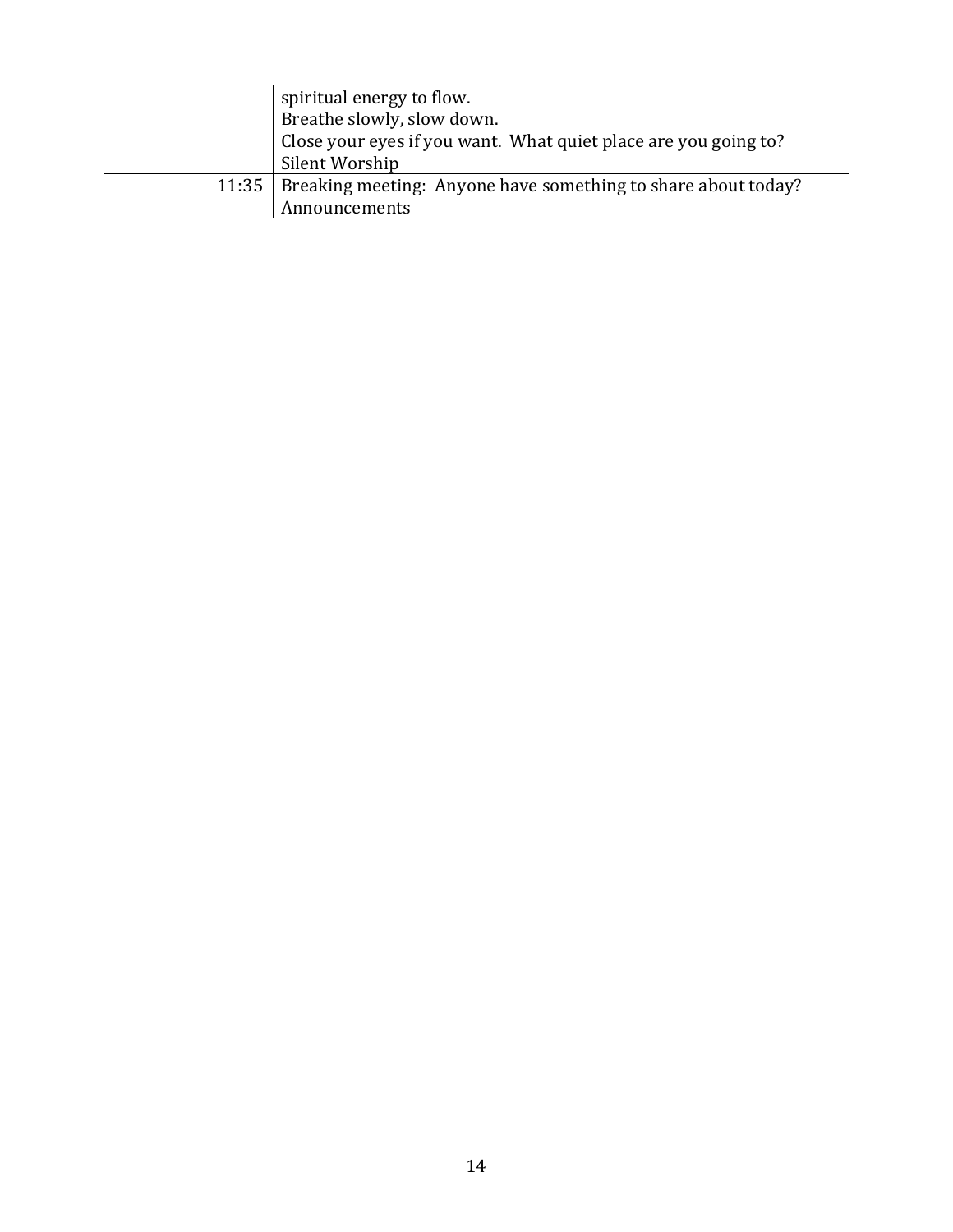# **Sample Lesson B - Family Meeting, Prayer**

| Who         | When  | What                                                                                                                                      |
|-------------|-------|-------------------------------------------------------------------------------------------------------------------------------------------|
| Leader      | 10:30 | Welcome! Nametags.                                                                                                                        |
|             |       | Thanks for coming, glad you're here.                                                                                                      |
|             |       | Today we're going to talk about prayer, just beginning because it's                                                                       |
|             |       | such a big topic.                                                                                                                         |
|             |       | First we'll sing, then G is going to tell a story, then we're going to do a                                                               |
|             |       | kind of prayer called a body prayer, and then we'll have silent                                                                           |
|             |       | worship.                                                                                                                                  |
|             |       | First let's sing!                                                                                                                         |
| Song        | 10:35 | Singing probably three songs. Hallelu, Teach me stop and listen. Give                                                                     |
| Leader      |       | me oil in my lamp.                                                                                                                        |
| Leader      | 10:44 | Thank you! Welcome again. Can we please go around with names?                                                                             |
|             |       | Since we're in the Thanksgiving month, and since gratitude is the                                                                         |
|             |       | heart of prayer, can you say your name and one thing you're grateful                                                                      |
|             |       | for.                                                                                                                                      |
|             |       |                                                                                                                                           |
| Leader      | 10:50 | We have this chart here, with the first word "what". What is prayer?                                                                      |
|             |       | (ideas from group)                                                                                                                        |
| Leader      | 10:56 | G is going to tell us a story about prayer, specifically the kind we do in                                                                |
|             |       | Meeting for worship. The story is about the Where When How of                                                                             |
|             |       | praying for some children a long time ago, at a time when Quakerism                                                                       |
|             |       | was very new and being a Quaker could get you into big trouble!                                                                           |
|             |       | George -                                                                                                                                  |
| Storyteller | 10:58 | G tells story of the Children's Meeting of Reading, (p 76, Opening                                                                        |
|             |       | Doors to Quaker Worship) with wondering questions at the end.                                                                             |
| Leader      | 11:12 | We thought it would be nice to experiment with one way to pray with                                                                       |
|             |       | your body. It is also a good way to get your body ready for being still                                                                   |
|             |       | in silent worship.                                                                                                                        |
|             |       | There are five parts to the body prayer and five people are going to                                                                      |
|             |       | speak their part and do their action. Then we are all going to do it                                                                      |
|             |       | with them.                                                                                                                                |
|             |       |                                                                                                                                           |
|             |       | If you're too close to move your arms, see if you can move to get more                                                                    |
|             |       | room.                                                                                                                                     |
|             |       | [I, J, G, J, and D do their parts with actions]                                                                                           |
|             |       | Now we all do the actions together. [we do it]                                                                                            |
|             |       | Are there any children who could be in front to be the person making                                                                      |
|             |       | the movements?                                                                                                                            |
|             |       | [we do it again]                                                                                                                          |
|             |       | "can we all say it?" We all repeat the last line of each action. [we do it                                                                |
|             |       | again]                                                                                                                                    |
|             |       | now lets do it the last time and this time just think the words silently                                                                  |
|             |       | and do the actions.                                                                                                                       |
|             |       | [we do that]                                                                                                                              |
|             |       | Thank you everyone                                                                                                                        |
| All/Chris   | 11:25 | Now we are going to settle in for some silent worship together.<br>Get comfortable, but not touching anyone else unless it's a parent. If |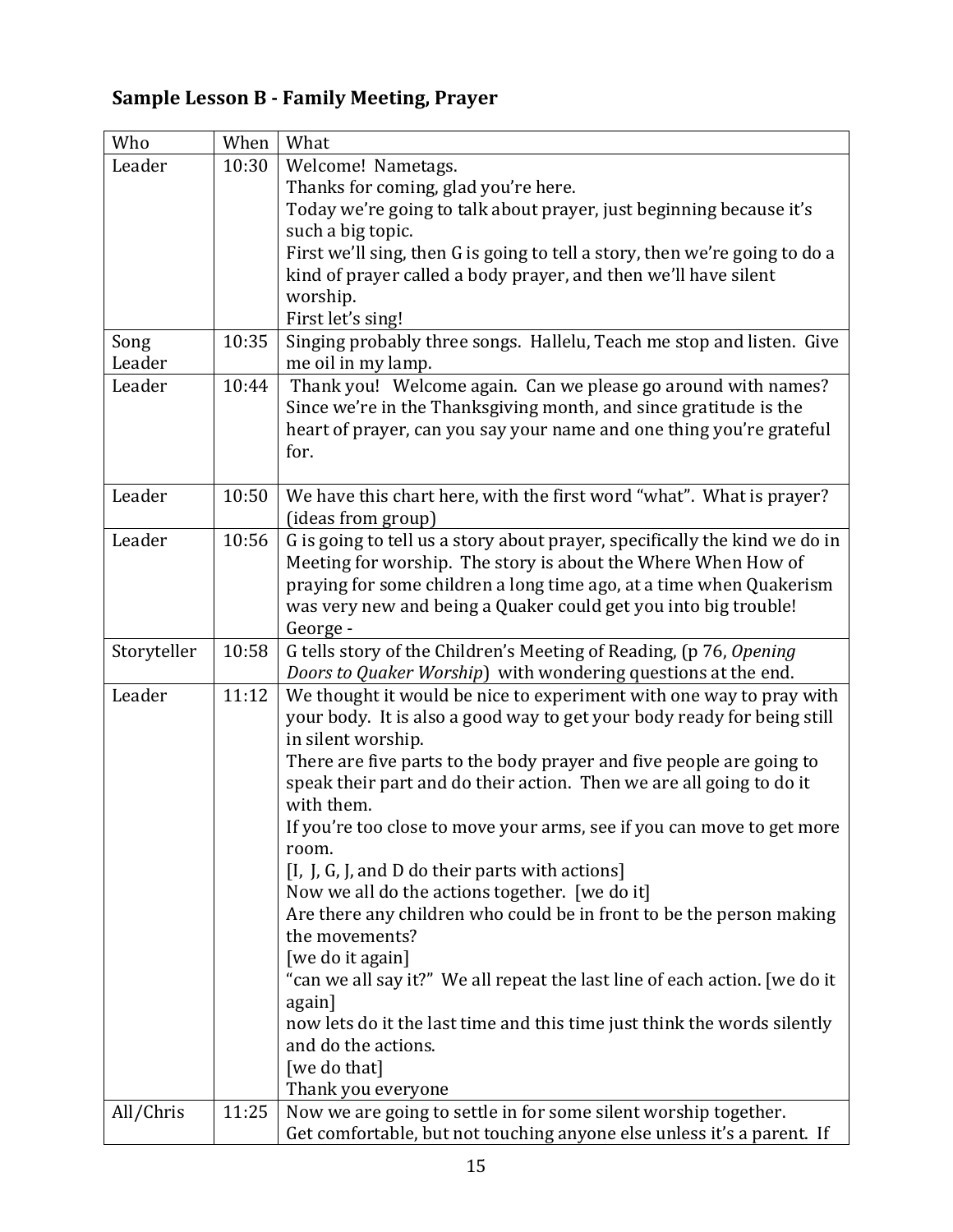|       | you would like to come sit on the rug, you may.                   |
|-------|-------------------------------------------------------------------|
|       | Relax. Slow down. Breathe. Let God come in with your breath and   |
|       | out with your breath. Close your eyes if that helps you feel your |
|       | inside more.                                                      |
|       | I will light a candle that reminds us that God is always here.    |
|       | Breathe slowly, slow down.                                        |
|       | Close your eyes if you want. I will shake hands at the end.       |
|       | Silent Worship                                                    |
| 11:35 | Breaking meeting: I have some sheets you can take home so you can |
|       | do the body prayer at home. Can I have a couple of passer outers? |
|       | Announcements Let's get this room ready for coffee.               |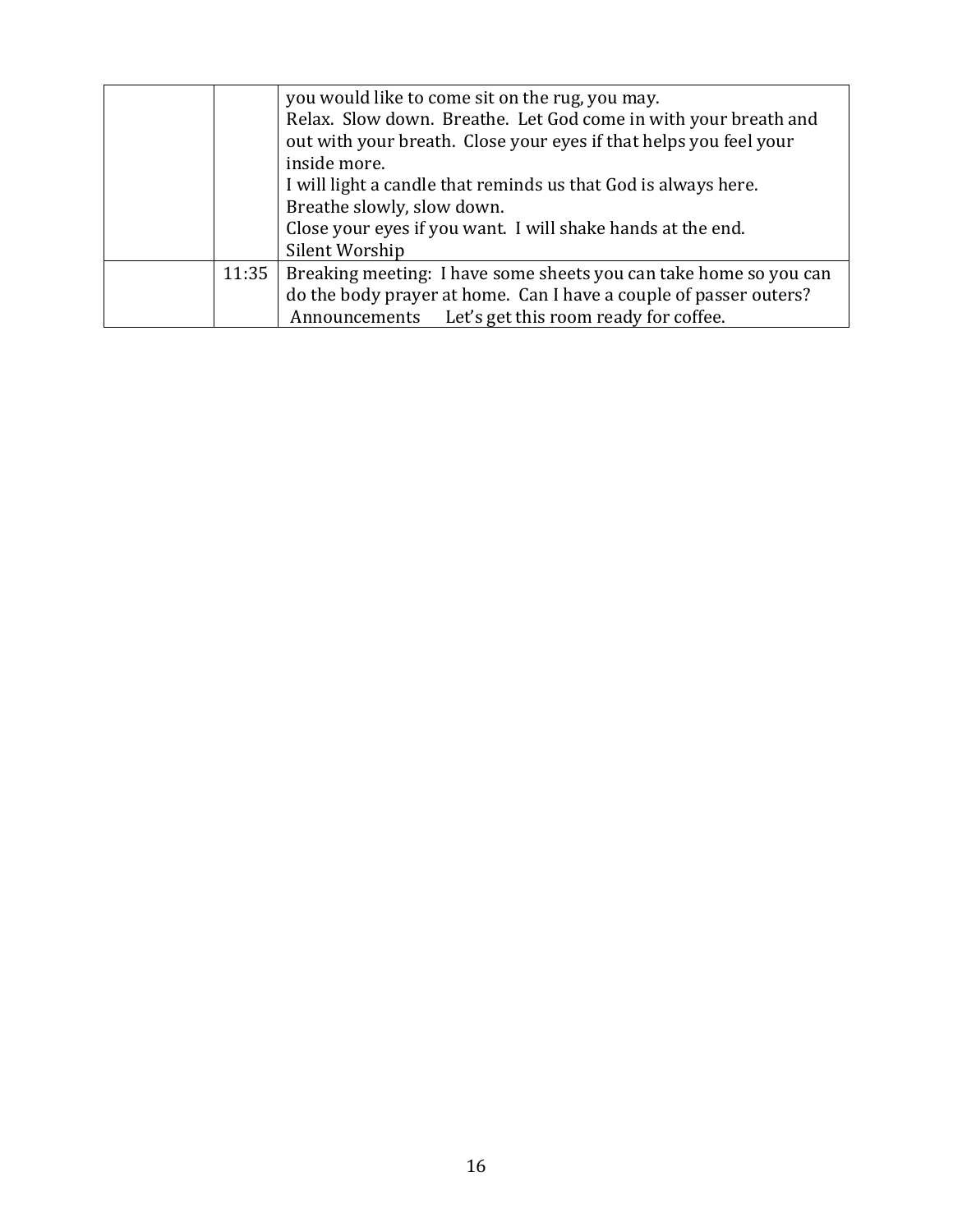# **A Body Prayer to Try at Home**

Beth Collea, RE Coordinator, NEYM

Figure 1



I am stable. I am grounded. I feel the earth beneath me. I feel balanced. I can't be pushed from this place of physical and spiritual grounding easily.

Figure 2



I reach up in gratitude for all that is above me—the sky, the firmament, the stars and planets of the night sky, the clouds and sunshine of the day. It is part of me and I am part of it.

Figure 3



I gather the world of animals and sea creatures to my heart. I celebrate the world of plants. I am grateful for all of them. I am part of all of life and all of life is part of me.

Figure 4



I reach out to my whole human family in love and service, witness and welcome. They are part of me and I am part of them.

Figure 5



I reach inward to listen for the still, small voice. God (the Spirit) is part of me and I am part of God (the Spirit). (Stay in the prayer position, quiet and still, for a few seconds.)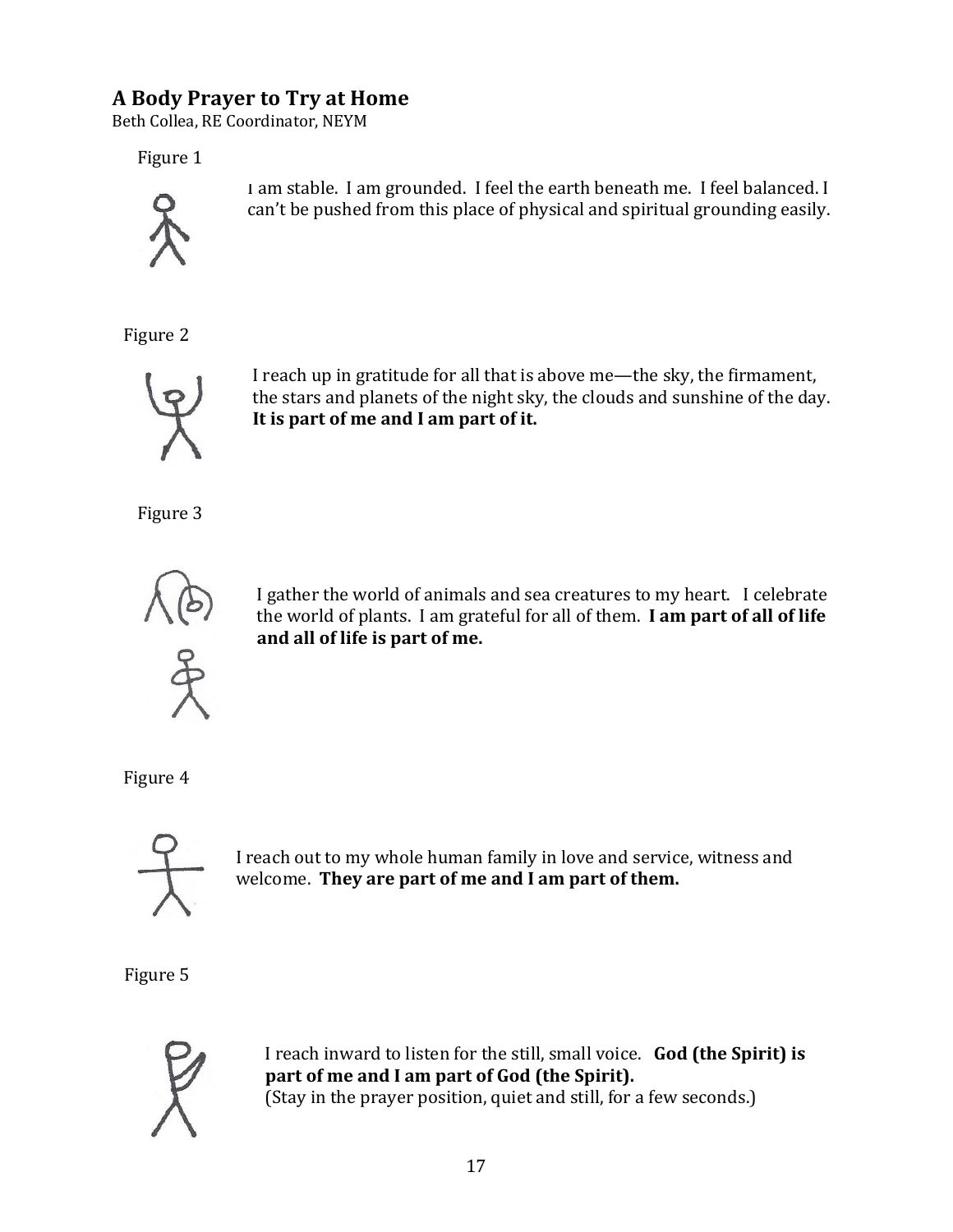# **Sample Lesson C - Waiting**

| Who                | When  | What                                                                                                                                     |
|--------------------|-------|------------------------------------------------------------------------------------------------------------------------------------------|
| Leader             | 10:30 | Welcome! Nametags. Thanks for coming, glad you're here.<br>Our theme today is waiting. I have been waiting all month to be here          |
|                    |       | with you! But there's more. We're going to start with singing, led by                                                                    |
| Song               | 10:35 | Singing probably four songs.                                                                                                             |
| Leader             |       | Allelu, Seek Ye First, Love will Follow You? Blessed Quietness?                                                                          |
|                    |       | Michael Row the Boat Ashore?                                                                                                             |
| Song               | 10:45 | Thank you! Welcome again. Can we please go around with names?                                                                            |
| Leader             |       | How about, your name and One Word that you think of when you                                                                             |
|                    |       | think of Spring. ONE WORD!                                                                                                               |
| Leader             | 10:50 | It's time for our Story. Does anyone know the story characters of                                                                        |
|                    |       | Gerald the Elephant and Piggie? I guess there are lots of these<br>stories.                                                              |
|                    |       | The one that G and I are going to read is called Waiting Is Not Easy, by                                                                 |
|                    |       | Mo Willems If you want to come up close and sit on the rug, you                                                                          |
|                    |       | may. The rule is no touching anyone else except if it's your parent.                                                                     |
|                    |       | G and I are going to be the characters in the book, and we actually                                                                      |
|                    |       | won't be showing the illustrations until the end. I will be Gerald the                                                                   |
|                    |       | Elephant and he is Piggie. (show first page) Okay, here we go.                                                                           |
| Leader             | 10:55 | So, what was it that was the big surprise? Why did they have to                                                                          |
|                    |       | wait?                                                                                                                                    |
|                    |       | It seems sometimes that we have to wait for lots of things, and it's not                                                                 |
|                    |       | easy.                                                                                                                                    |
|                    |       | What are some of the things that seem hard to wait for?                                                                                  |
| Activity<br>Leader | 11:00 | We're going to do a game called a continuum. I hope everyone will<br>play.                                                               |
|                    |       | H and I are standing behind the last row of chairs and they have an                                                                      |
|                    |       | invisible line between them that goes behind the last row of chairs.                                                                     |
|                    |       | They are going to be magnets.                                                                                                            |
|                    |       | Each one will have something they represent and you will decide<br>how attracted you are to that, for instance, I love chocolate, I hate |
|                    |       | chocolate, where would you be on that line, ____. Like that. Any                                                                         |
|                    |       | Questions?                                                                                                                               |
|                    |       | So let's all stand up and I'll tell you the first choice.                                                                                |
|                    |       | - H is "I am fairly patient when I have to wait for something." I is "I                                                                  |
|                    |       | don't ever like to wait for anything." (middle) (okay, put yourself on                                                                   |
|                    |       | the line where you feel)                                                                                                                 |
|                    |       | - I is "I can hardly wait for summer". H is "I waited for spring and I                                                                   |
|                    |       | like it better than summer." (each time we do it, ask for comments of                                                                    |
|                    |       | why you are where you are)                                                                                                               |
|                    |       | - H is "I can hardly wait for my birthday". I is "I think birthdays come                                                                 |
|                    |       | around pretty fast, I am not waiting". (we do it)                                                                                        |
|                    |       | - I is "In Meeting for Worship, I feel like I'm waiting." H is "In                                                                       |
|                    |       | Meeting for Worship there is always something happening, even if                                                                         |
|                    |       | it's just inside of me. I am not waiting." (we do it)                                                                                    |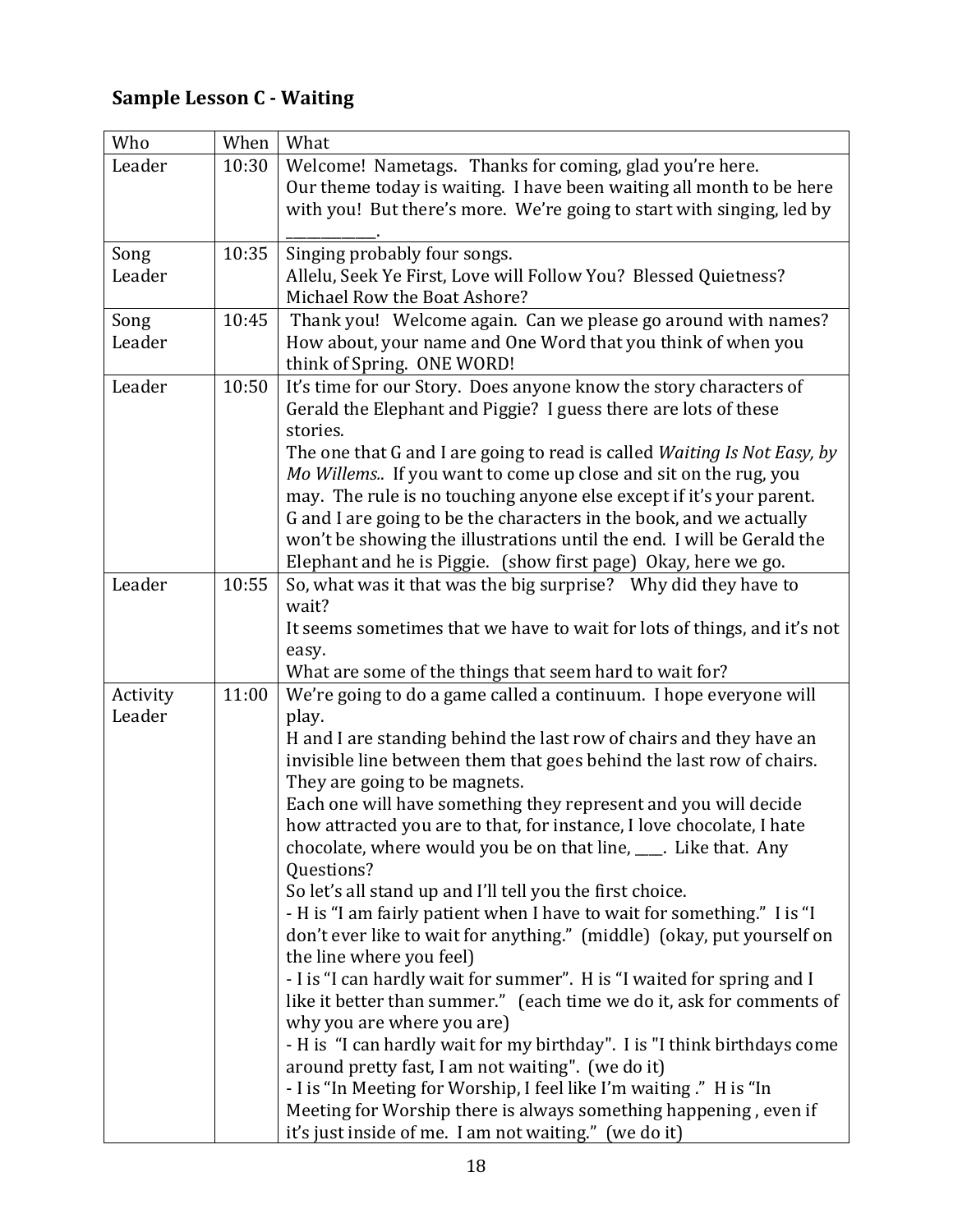|            |       | Everyone goes back to their seats.                                                                                                                                                                                                                                                                                                                                                                                                                                                                                           |
|------------|-------|------------------------------------------------------------------------------------------------------------------------------------------------------------------------------------------------------------------------------------------------------------------------------------------------------------------------------------------------------------------------------------------------------------------------------------------------------------------------------------------------------------------------------|
| Leader     | 11:15 | Now we are going to go into our worship time. If you would like to be<br>on the rug, that's fine, but remember that you aren't touching anyone<br>unless it's your parent. A good stable way to sit is with your bottom<br>on the floor and your legs crossed.                                                                                                                                                                                                                                                               |
|            |       | We always wonder how to go into worship in a good way, and since<br>we're talking about waiting, and our form of worship is also called<br>waiting worship, I wonder how we can experience that together.<br>You see, one thing that we are waiting for in worship, which comes<br>sometimes, is that feeling of connection with everyone else.<br>It's the spirit of God in you that connects to the spirit of God in other<br>people. It's something we share.<br>So for our worship today I'm going to try an experiment. |
|            |       | I have this ball of yarn. I am hoping that we can use this yarn to<br>connect all of us. The way we will do that is that I'll take the ball of<br>yarn, wrap it around my finger, and then pass the ball on to the next<br>person.                                                                                                                                                                                                                                                                                           |
|            |       | I keep holding on to my piece of the yarn and I pass the ball very<br>carefully. I will try not to pull it too tightly with the next person, so<br>they can hold on easily.                                                                                                                                                                                                                                                                                                                                                  |
|            |       | We all want to get the ball, so we will wait quietly until the ball comes<br>to us.                                                                                                                                                                                                                                                                                                                                                                                                                                          |
|            |       | While the ball is going around, you can imagine how we are all being<br>knit together.                                                                                                                                                                                                                                                                                                                                                                                                                                       |
|            |       | Maybe you will be able to feel the energy that connects us in the yarn.<br>We are all being held together in God's love. God leads us in worship.                                                                                                                                                                                                                                                                                                                                                                            |
|            |       | We will breathe slowly and slow down. We will relax here in the<br>Spirit. If you receive a message during our time, you can speak it.<br>At the end of worship I will use my free hand to do a handshake.                                                                                                                                                                                                                                                                                                                   |
| All/Leader | 11:30 | Breaking meeting:<br>Thank you. Now we need to start the ball in the other direction and<br>roll up the yarn. While we are doing that, I wonder if J, who is a poet<br>herself, could read a poem called Patient Trust. I think it relates to<br>waiting.                                                                                                                                                                                                                                                                    |
|            |       | Does anyone have something to share about today?                                                                                                                                                                                                                                                                                                                                                                                                                                                                             |
|            | 11:40 | Announcements: Christa, the retreat<br>Potluck, so we need to get chairs put to the side.                                                                                                                                                                                                                                                                                                                                                                                                                                    |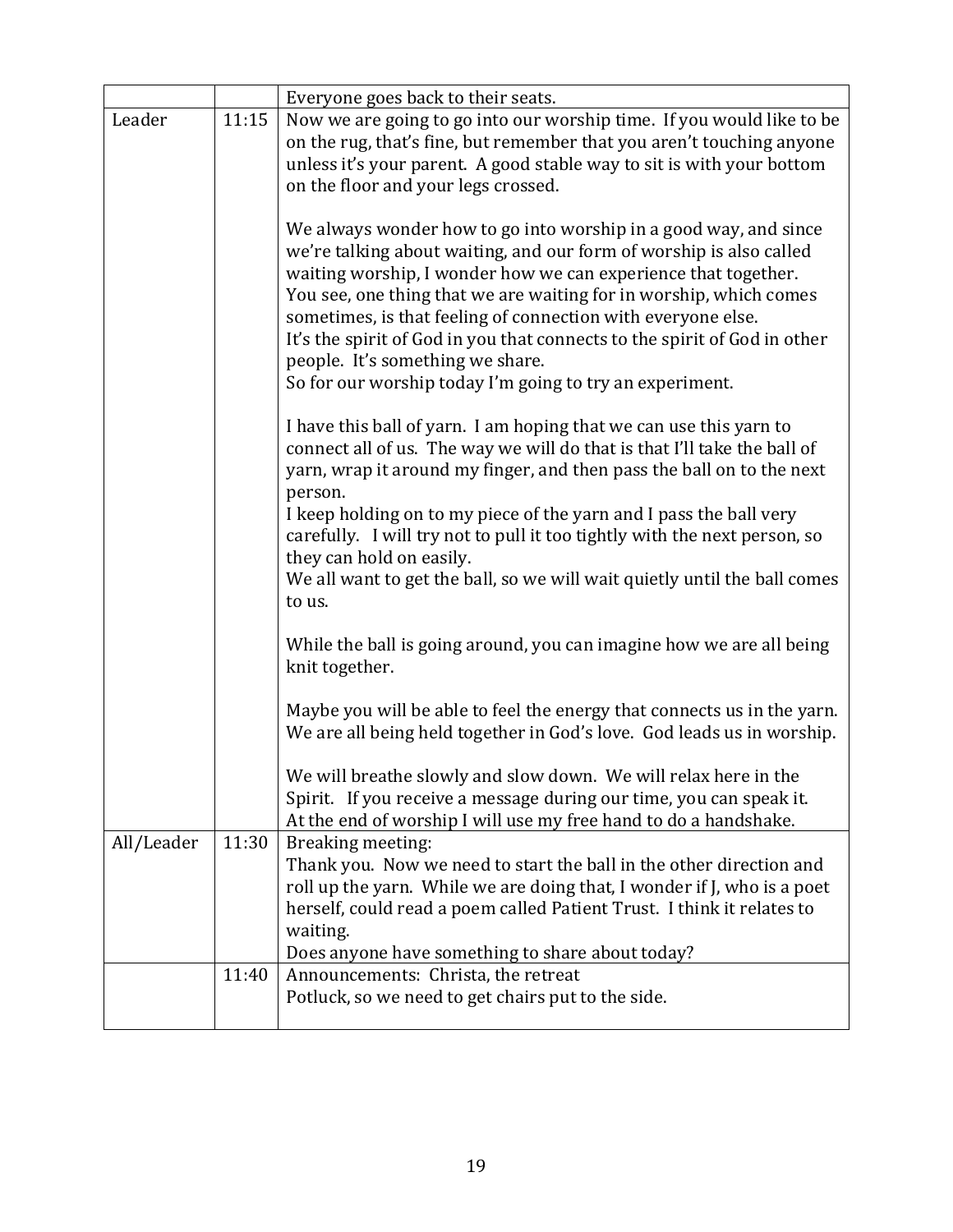#### Patient Trust

Above all, trust in the slow work of God. We are quite naturally impatient in everything to reach the end without delay. We should like to skip the intermediate stages. We are impatient of being on the way to something unknown, something new. And yet it is the law of all progress that it is made by passing through some stages of instabilityand that it may take a very long time. And so I think it is with you; your ideas mature gradually—let them grow, let them shape themselves, without undue haste. Don't try to force them on, as though you could be today what time (that is to say, grace and circumstances acting on your own good will) will make of you tomorrow. Only God could say what this new spirit gradually forming within you will be. Give Our

Lord the benefit of believing that his hand is leading you,

and accept the anxiety of feeling yourself in suspense and incomplete.

-Pierre Teilhard de Chardin, SJ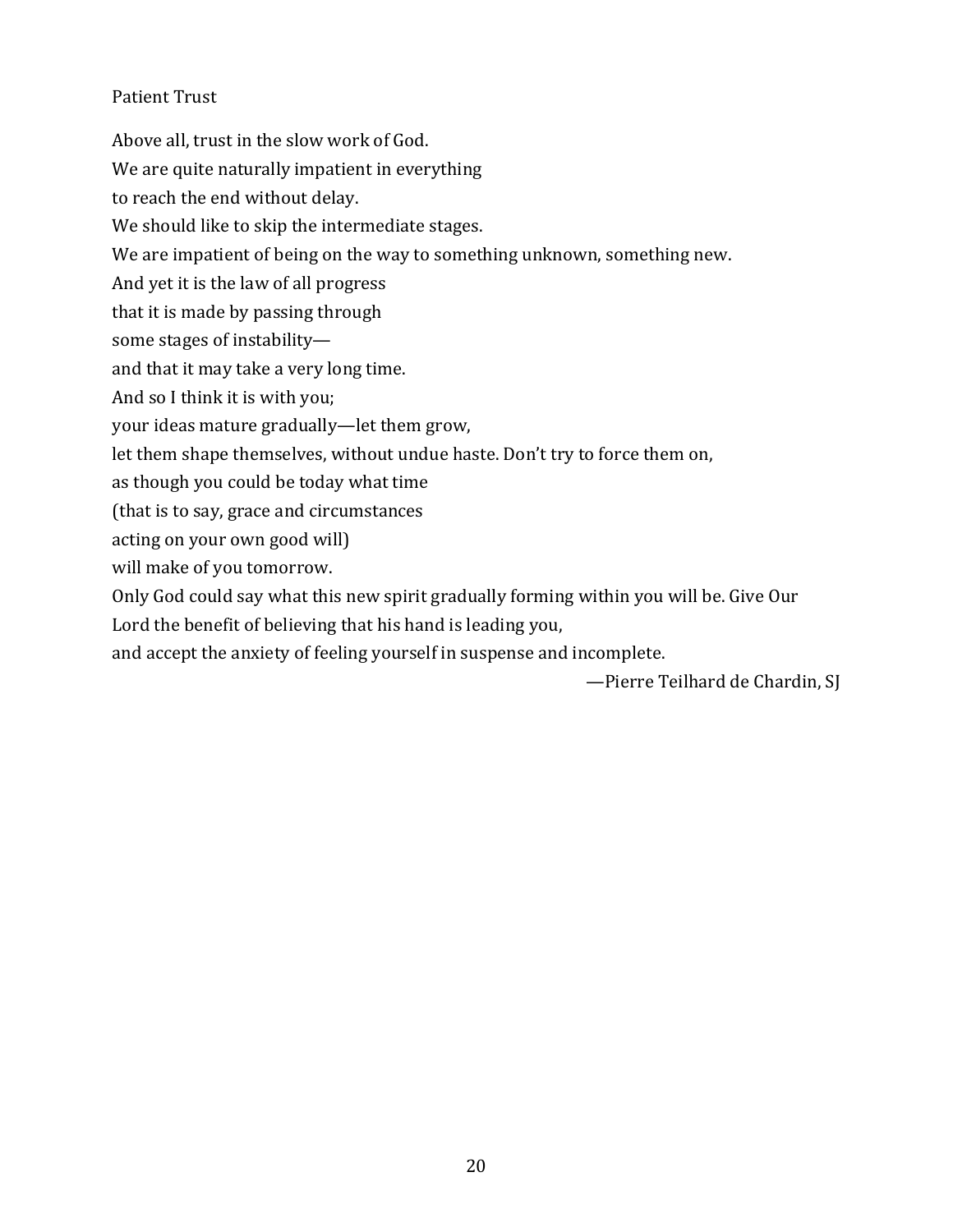# **Sample Lesson D - Loaves and Fishes, Sharing**

| Who                | When  | What                                                                                                                                                                                                                                                                                                                                                                                                                                                                                                                                                                                                                                                                                                                                                                                                                                                                                                                                                                                                                                                                                                                                                                                                                                                                                                                                                                                                                                       |
|--------------------|-------|--------------------------------------------------------------------------------------------------------------------------------------------------------------------------------------------------------------------------------------------------------------------------------------------------------------------------------------------------------------------------------------------------------------------------------------------------------------------------------------------------------------------------------------------------------------------------------------------------------------------------------------------------------------------------------------------------------------------------------------------------------------------------------------------------------------------------------------------------------------------------------------------------------------------------------------------------------------------------------------------------------------------------------------------------------------------------------------------------------------------------------------------------------------------------------------------------------------------------------------------------------------------------------------------------------------------------------------------------------------------------------------------------------------------------------------------|
| Leader             | 10:30 | Welcome! Nametags. Thanks for coming, glad you're here.<br>Review worship plan. We're going to start with singing, led by                                                                                                                                                                                                                                                                                                                                                                                                                                                                                                                                                                                                                                                                                                                                                                                                                                                                                                                                                                                                                                                                                                                                                                                                                                                                                                                  |
| Song<br>Leader     | 10:35 | Singing probably four songs.<br>Allelu, If You're Happy and You Know It, Sing, Sing and Rejoice, I've<br>Got a River of Light                                                                                                                                                                                                                                                                                                                                                                                                                                                                                                                                                                                                                                                                                                                                                                                                                                                                                                                                                                                                                                                                                                                                                                                                                                                                                                              |
| Song<br>Leader     | 10:45 | Thank you! Welcome again. So today, since we're all feeling new,<br>it's especially nice if we can find someone to meet who we haven't<br>met before. For the next five minutes, can you, in groups of three or<br>four or five, introduce yourself - say your name - and then tell the<br>others in your group about something your remember about this last<br>summer that was fun or interesting. It's two things: your name and<br>something about your summer. Go!                                                                                                                                                                                                                                                                                                                                                                                                                                                                                                                                                                                                                                                                                                                                                                                                                                                                                                                                                                    |
| Leader             | 10:55 | I have a story today about sharing. It's about hungry people and how<br>one little boy decided to help. It's a story in the Bible that people just<br>call The Loaves and the Fishes.<br>When we have a potluck here at Meeting, and people get worried that<br>we don't have enough food, other people say, "Don't worry. It's                                                                                                                                                                                                                                                                                                                                                                                                                                                                                                                                                                                                                                                                                                                                                                                                                                                                                                                                                                                                                                                                                                            |
|                    |       | always like the Loaves and the Fishes." Somehow there's always<br>enough.                                                                                                                                                                                                                                                                                                                                                                                                                                                                                                                                                                                                                                                                                                                                                                                                                                                                                                                                                                                                                                                                                                                                                                                                                                                                                                                                                                  |
| Activity<br>Leader | 11:00 | We're going to listen to the story and then each person will get to<br>think about what it was like to be in the story.<br>This is a story about Jesus. He became famous where he lived as<br>someone who was a good teacher and also someone who cured many<br>people from being sick.<br>One day, he was out in the countryside, a big open place, teaching and<br>curing people. There were so many people - 5000 men and women<br>and children. If we had 5000 people here, it would be more than 100<br>times as many as we are this morning. If we went outside, we<br>wouldn't even fit in the Longfellow Park. We would be overflowing!<br>So many people wanted to be near Jesus.<br>Well, it was getting late in the day, and Jesus' helpers, called disciples,<br>came to Jesus and said, "Jesus, I think the people need to eat and so<br>we should tell them to go to the nearby villages and buy food."<br>Jesus said, "Don't send them away. Give them something to eat!"<br>They said, "We don't have that kind of money!! There is only this boy<br>here who has five loaves of bread and two fish that he is offering, but<br>what is that for so many!"<br>And Jesus said, "Bring the food here to me. Have the people sit<br>down."<br>So all 5000 people sat down.<br>Jesus took the loaves and the fishes and gave thanks to God.<br>Then he gave them to the helpers, the disciples, to distribute to the<br>crowd. |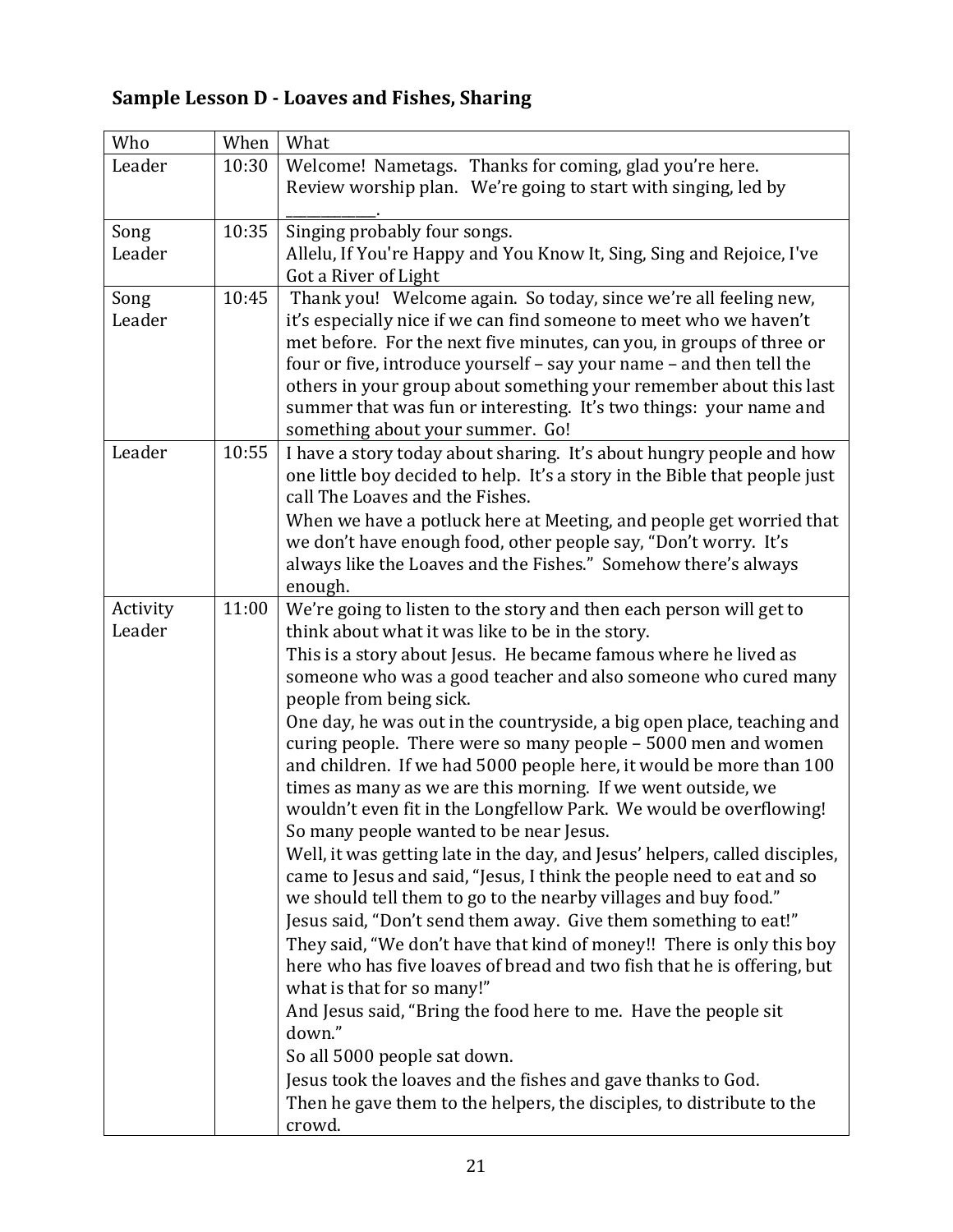|            |       | The story doesn't tell how it happened, but everyone had enough to                                                                                                                                                                                                                       |
|------------|-------|------------------------------------------------------------------------------------------------------------------------------------------------------------------------------------------------------------------------------------------------------------------------------------------|
|            |       | eat!<br>Then he told the disciples to gather up the leftovers. There were                                                                                                                                                                                                                |
|            |       | twelve baskets full of leftovers!                                                                                                                                                                                                                                                        |
|            |       | The people got excited and said, this must be an important prophet!<br>See what happened!                                                                                                                                                                                                |
|            |       | Jesus had to leave then, because he was afraid the people would try                                                                                                                                                                                                                      |
|            |       | to make him king!                                                                                                                                                                                                                                                                        |
| All/Leader | 11:00 | This is called a miracle story, because it's something unusual that<br>happened, something people can't explain easily. I think miracles are<br>meant to tell us something about how God is, what the Spirit of Life<br>can do. Some people think that the reason there was so much food |
|            |       | was that when the boy decided to share his food, other people who<br>had food with them decided to share, too. In those times, usually you<br>just took care of your own family. You wouldn't share food with                                                                            |
|            |       | people who were not your family. But something touched people's<br>hearts, maybe it was Jesus' teaching, and they became open-hearted                                                                                                                                                    |
|            |       | and generous to everyone, even people who were not their family.                                                                                                                                                                                                                         |
|            |       | Now my helpers are going to hand out pieces of paper. The paper<br>will give you a part.                                                                                                                                                                                                 |
|            |       | They are:                                                                                                                                                                                                                                                                                |
|            |       | Jesus.                                                                                                                                                                                                                                                                                   |
|            |       | The boy with the loaves and fishes.                                                                                                                                                                                                                                                      |
|            |       | The disciples                                                                                                                                                                                                                                                                            |
|            |       | The rest of the people.                                                                                                                                                                                                                                                                  |
|            |       | If you want to be in a group with your parent, you can both pick just<br>one part.                                                                                                                                                                                                       |
|            |       | Okay, I'm going to tell the story again. This time close your eyes and<br>pretend you are the part that you picked.                                                                                                                                                                      |
|            |       | (tell the story again)                                                                                                                                                                                                                                                                   |
|            | 11:10 | Okay, open your eyes, and find the rest of the people here who have<br>your part.                                                                                                                                                                                                        |
|            |       | I have questions for each group. We will come back together in about<br>7 or 8 minutes.                                                                                                                                                                                                  |
|            |       | Each group can eat their loaves and fishes snack while you answer<br>the questions.                                                                                                                                                                                                      |
|            |       | Don't worry if you can't find a good answer for the question. If you                                                                                                                                                                                                                     |
|            |       | have other questions, ask them, too.                                                                                                                                                                                                                                                     |
|            |       | Jesus:                                                                                                                                                                                                                                                                                   |
|            |       | 1. Why didn't you just send the people away to get food?                                                                                                                                                                                                                                 |
|            |       | 2. How do you feel about helping so many people?                                                                                                                                                                                                                                         |
|            |       | 3. Did anything surprise you?                                                                                                                                                                                                                                                            |
|            |       | 4. Why do you think the people want to make you king?                                                                                                                                                                                                                                    |
|            |       |                                                                                                                                                                                                                                                                                          |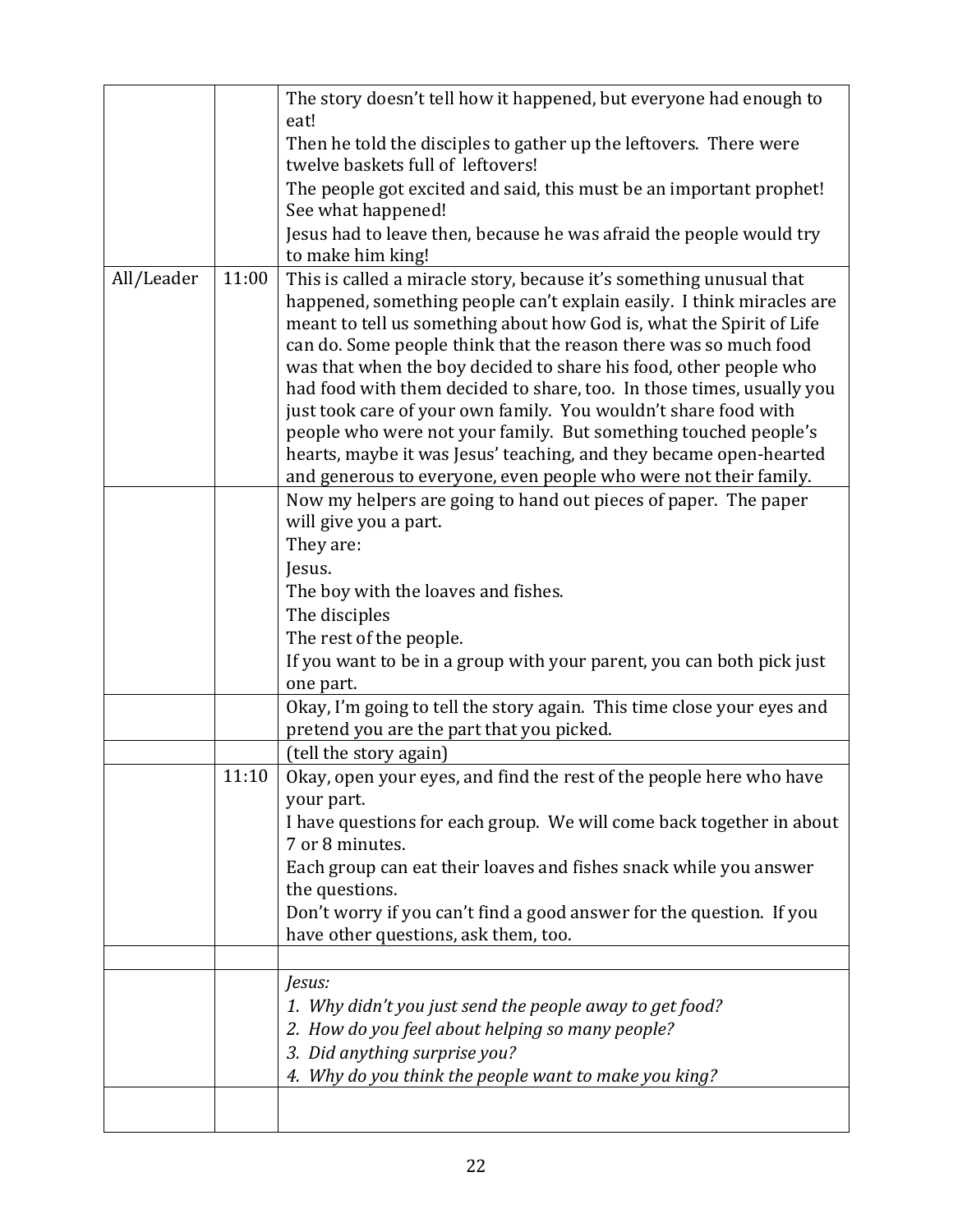|       | The Boy:                                                                   |
|-------|----------------------------------------------------------------------------|
|       | 1. Why were you there?                                                     |
|       | 2. Why did you decide to offer your food?                                  |
|       | 3. How did it make you feel when Jesus used your food to feed so many?     |
|       |                                                                            |
|       | The disciples:                                                             |
|       | 1. What made you notice that the people were hungry?                       |
|       | 2. How did you feel when Jesus said, "feed them yourself!"                 |
|       | 3. Did anything surprise you?                                              |
|       |                                                                            |
|       | The people:                                                                |
|       | 1. Why were you there?                                                     |
|       | 2. Did you bring food with you?                                            |
|       | 3. How did you feel when the little boy gave Jesus his food to use?        |
|       | 4. Did anything surprise you?                                              |
| 11:18 | Did anyone find anything surprising or interesting in their group that     |
|       | they'd like to tell the rest of us?                                        |
|       | (someone starts pulling shades on windows to dim the light)                |
|       | I suggest we stretch before settling into some silent worship              |
|       | together.                                                                  |
|       | Our worship here is a special thing. It is our chance to listen to God     |
|       | and to still our bodies                                                    |
|       |                                                                            |
|       | I will light a candle in a moment.                                         |
|       | This candle reminds us that God's spirit is always with us.                |
|       |                                                                            |
|       | I will say something about light, and we will all be quiet for a while. If |
|       | you want to sit on the rug, you sit in a special way. That way is with     |
|       | your bottom on the floor and your legs crossed in front of you. You        |
|       | can probably cross more of your legs than I can. Your hands are in         |
|       | your lap. If you want to come sit like this, you can sit here, close to    |
|       | the candle.                                                                |
|       |                                                                            |
|       | To get ready, I'd like everyone to sit and breathe through your nose.      |
|       | Feel the air come in and out. In and out. Breathe slowly. Slow down.       |
|       | Slow down. Close your eyes.                                                |
|       | Follow your breath into your lungs. Feel it go in and out. Feel your       |
|       | chest get big and then small. Big and small. Shoulders relax. Keep         |
|       | your eyes closed.                                                          |
|       |                                                                            |
|       | Now open your eyes. Find the candle light. How does it look to you?        |
|       | Look very closely. Does it move?                                           |
|       | It is warm. Imagine how the warmth of this candle is warming you.          |
|       | Look at the candle, then close your eyes and see if you can keep the       |
|       | picture of the candle on the back of your eyelids. Try for as long as      |
|       | you can. If you need to look at the candle again, open your eyes and       |